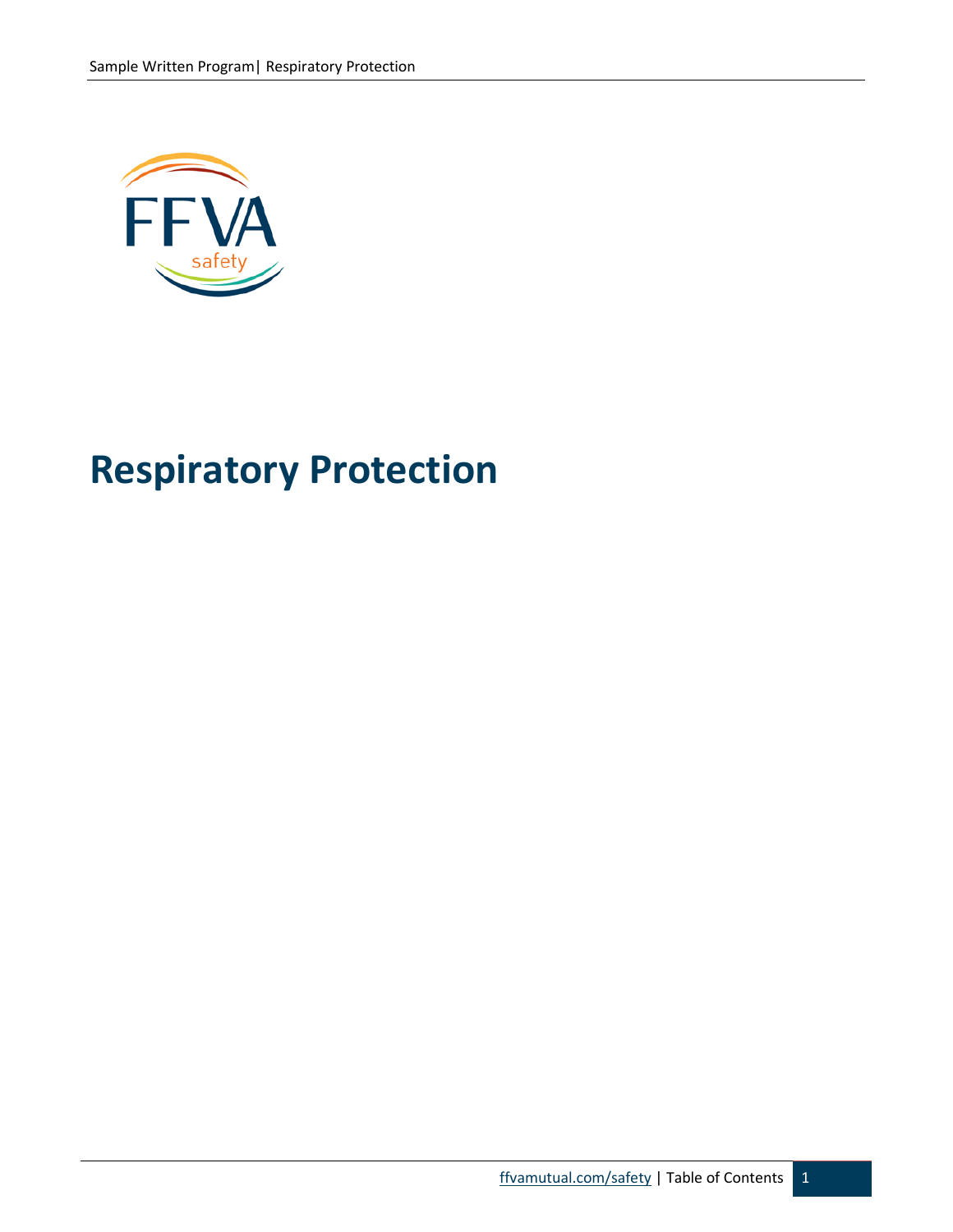This sample program is intended as a resource for helping employers with developing a program that meets the requirements in OSHA Standard 1910.34. This program is not intended to supersede the requirements of the standard. Each employer will need to adapt this program to more appropriately fit their operations for their program to be complete. Each employer should reference 1910.38 for additional information.

# **A safety plan for FFVA Mutual Policyholders**

A successful safety program helps company leadership minimize workers' compensation costs and increase profitability.

This Sample Written Program has been developed to assist FFVA Mutual policyholders in:

- Maintaining employee safety and controlling losses in the workplace
- Guiding senior management in establishing safety standards
- Developing an employer integrated safety program

Please customize this accident prevention program according to your workplace. Your written accident prevention program can only be effective if it is put into practice.

Your account's dedicated safety professional is available to assist in the review and implementation of your safety program, offer technical guidance, provide training to meet compliance issues, and assist in locating relevant reference materials.

If you have questions or would like assistance implementing your organization's safety program, contact 800- 346-4825 or visit [ffvamutual.com/safety](http://www.ffvamutual.com/safety) for more information.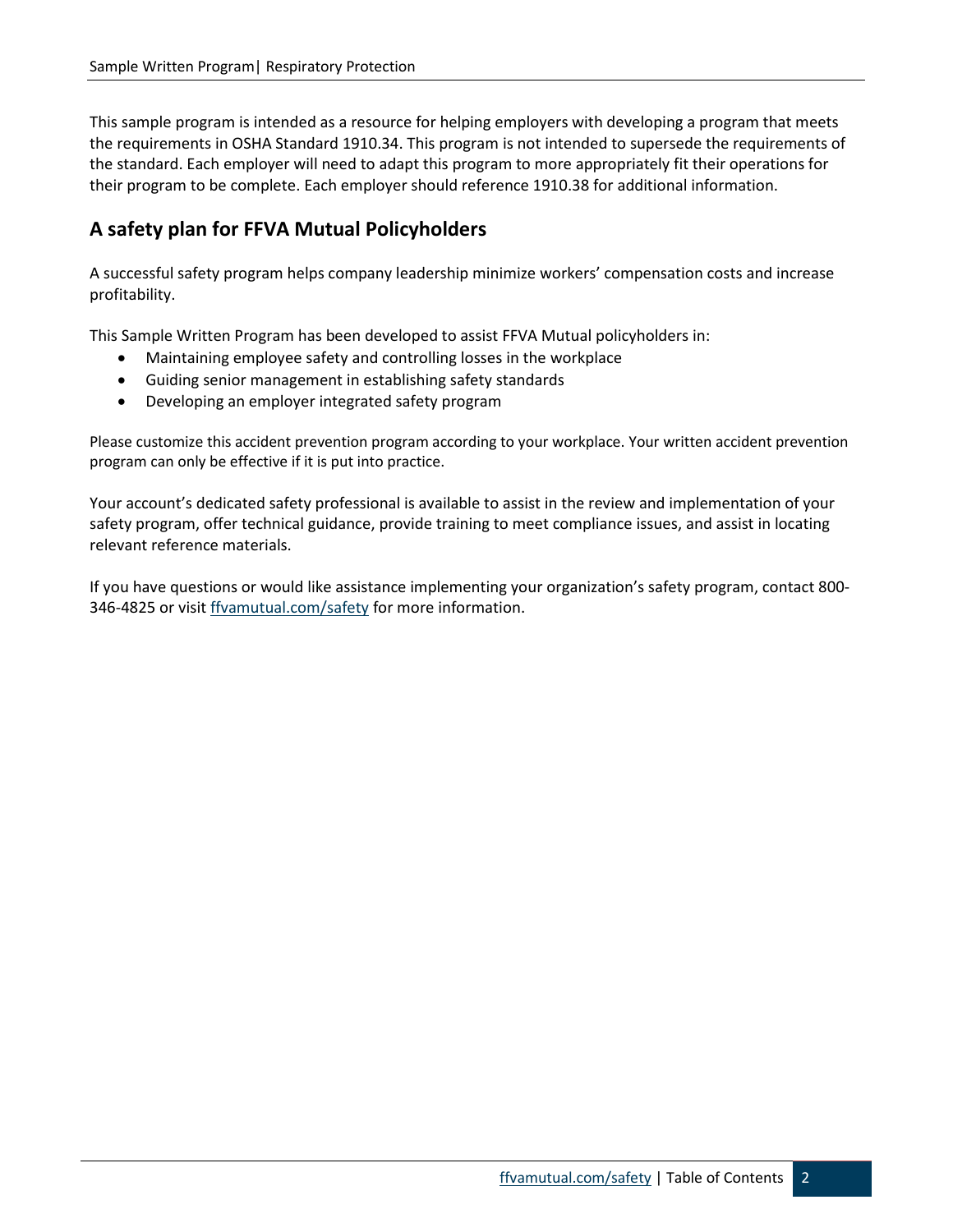# Table of Contents

| А. |  |    |  |  |
|----|--|----|--|--|
| В. |  |    |  |  |
| C. |  |    |  |  |
| D. |  |    |  |  |
| Е. |  |    |  |  |
| F. |  |    |  |  |
| G. |  |    |  |  |
| Η. |  |    |  |  |
| Ι. |  |    |  |  |
| J. |  |    |  |  |
| к. |  |    |  |  |
| L. |  |    |  |  |
| М. |  |    |  |  |
| N. |  |    |  |  |
| 0. |  |    |  |  |
| Ρ. |  |    |  |  |
| Q. |  |    |  |  |
|    |  |    |  |  |
|    |  |    |  |  |
|    |  |    |  |  |
|    |  |    |  |  |
|    |  |    |  |  |
|    |  | 22 |  |  |
|    |  |    |  |  |
|    |  |    |  |  |
|    |  |    |  |  |
|    |  |    |  |  |
|    |  |    |  |  |
|    |  |    |  |  |
|    |  |    |  |  |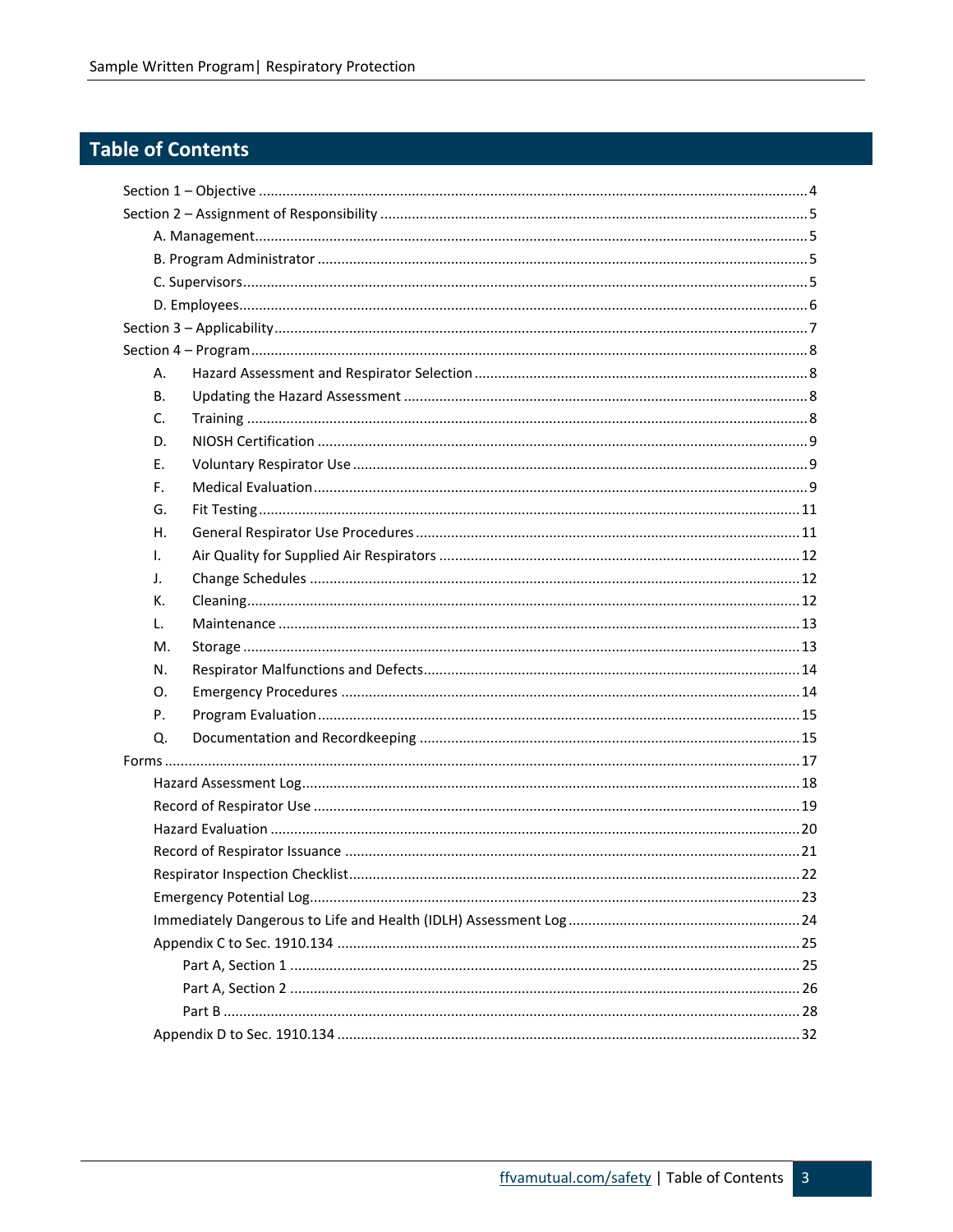# <span id="page-3-0"></span>**Section 1 – Objective**

The Respiratory Protection Program is designed to protect employees by establishing accepted practices for respirator use when engineering or administrative controls cannot be implemented, providing guidelines for training and respirator selection, and explaining proper storage, use and care of respirators.

This will be applicable to all involuntary (company-required) respirator use, to include dust masks, and voluntary (employee-opted) respirator use, except dust masks.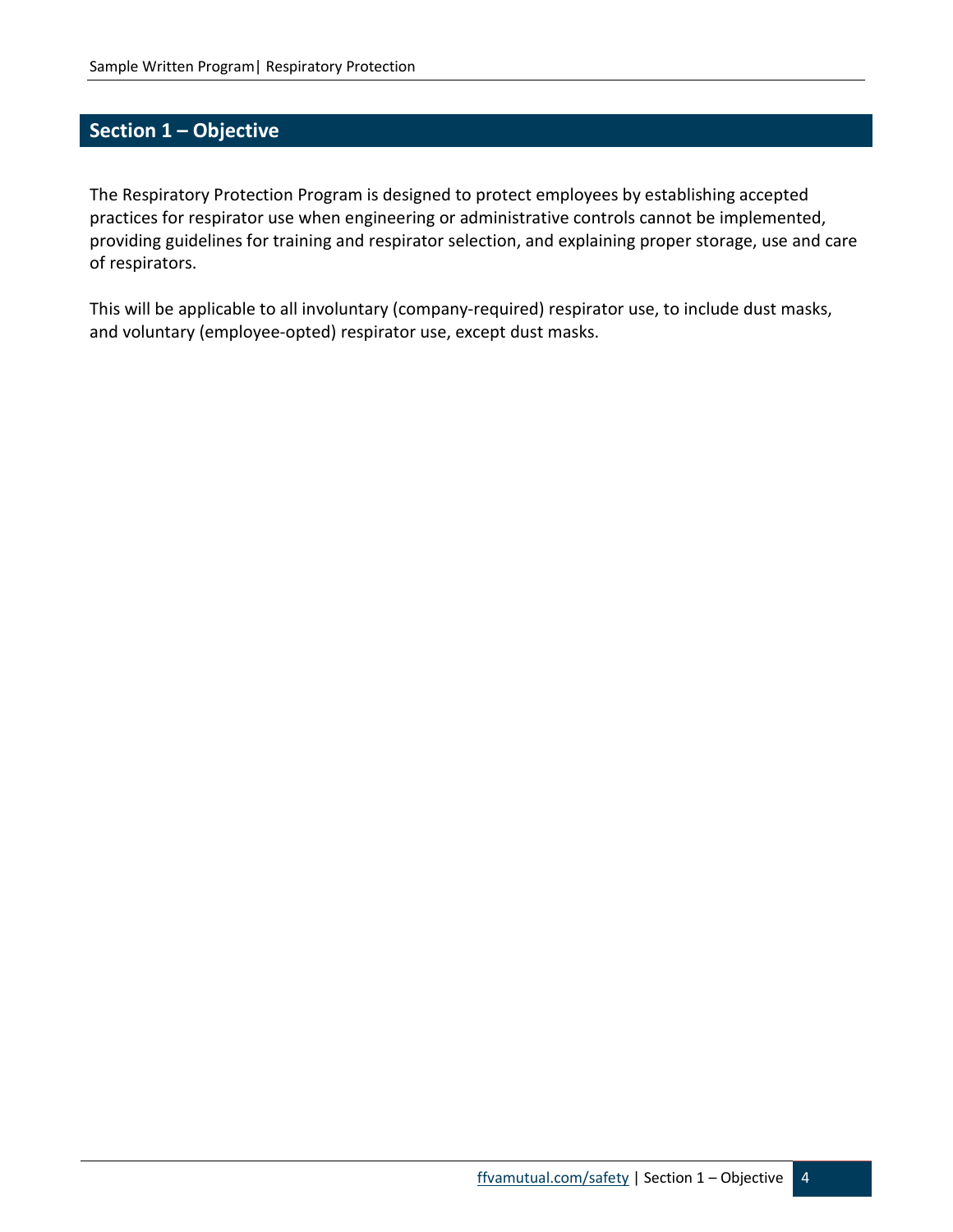# <span id="page-4-0"></span>**Section 2 – Assignment of Responsibility**

#### <span id="page-4-1"></span>**A. Management**

Management is responsible for providing respirators to employees when they are necessary for health protection. Management will provide respirators that are applicable and suitable for the intended purpose at no charge to affected employees. Any expense associated with training, medical evaluations and respiratory protection equipment will be borne by the company.

#### <span id="page-4-2"></span>**B. Program Administrator**

The Program Administrator is responsible for administering the respiratory protection program. Duties of the Program Administrator include:

- 1. Evaluating hazards and determining if engineering or administrative controls can be implemented to control respiratory hazards
- 2. Identifying work areas, process or tasks that require workers to wear respirators
- 3. Selecting respiratory protection options
- 4. Monitoring respirator use to ensure that respirators are used in accordance with their specifications
- 5. Arranging for and/or conducting training
- 6. Ensuring proper storage and maintenance of respiratory protection equipment
- 7. Conducting fit testing
- 8. Administering the medical surveillance program
- 9. Maintaining records required by the program
- 10. Evaluating the program
- 11. Updating written program, as needed

#### <span id="page-4-3"></span>**C. Supervisors**

Supervisors are responsible for ensuring that the respiratory protection program is implemented in their areas. In addition to being knowledgeable about the program requirements for their own protection, supervisors must also ensure that the program is understood and followed by the employees under their charge. Duties of the supervisor include:

- 1. Ensuring employees under their supervision (including new hires) receive appropriate training, fit testing, and medical evaluation
- 2. Ensuring the availability of appropriate respirators and accessories, and reporting to the Program Administrator respirator shortages before quantities are extinguished
- 3. Being aware of tasks requiring the use of respiratory protection
- 4. Enforcing the proper use of respiratory protection when necessary
- 5. Ensuring that respirators are properly cleaned, maintained, and stored according to this program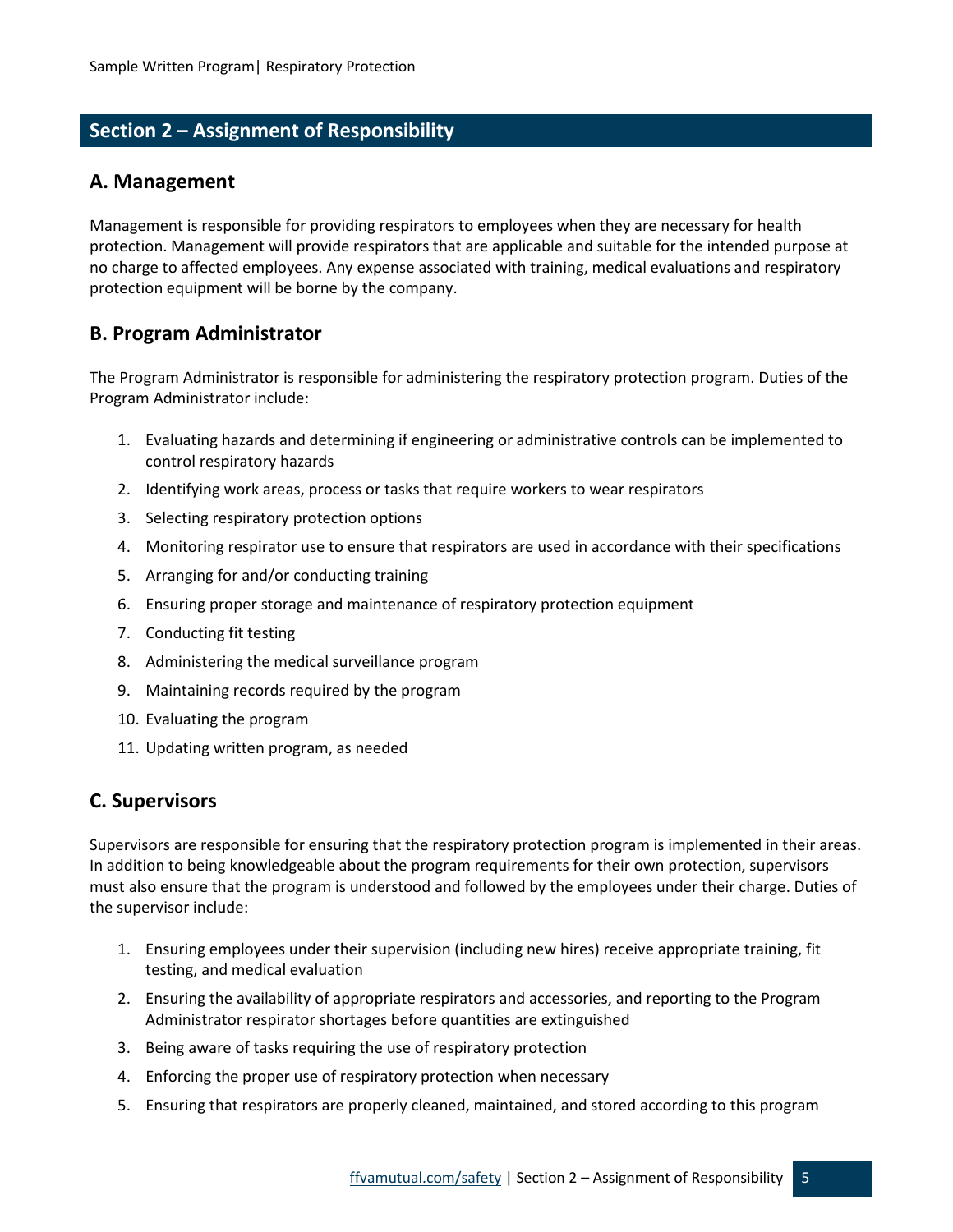- 6. Ensuring that respirators fit well and do not cause discomfort
- 7. Continually monitoring work areas and operations to identify respiratory hazards
- 8. Coordinating with the Program Administrator on how to address respiratory hazards or other concerns regarding this program

#### <span id="page-5-0"></span>**D. Employees**

Each employee is responsible for wearing his or her respirator when and where required and in the manner in which they are trained. Employees must also:

- 1. Care for and maintain their respirators as instructed, guard them against damage, and store them in a clean, sanitary location
- 2. Inform their supervisor if their respirator no longer fits well, and request a new one that fits properly
- 3. Inform their supervisor or the Program Administrator of any respiratory hazards that they feel are not adequately addressed in the workplace and of any other concerns that they have regarding this program
- 4. Use the respiratory protection in accordance with the manufacturer's instructions and the training received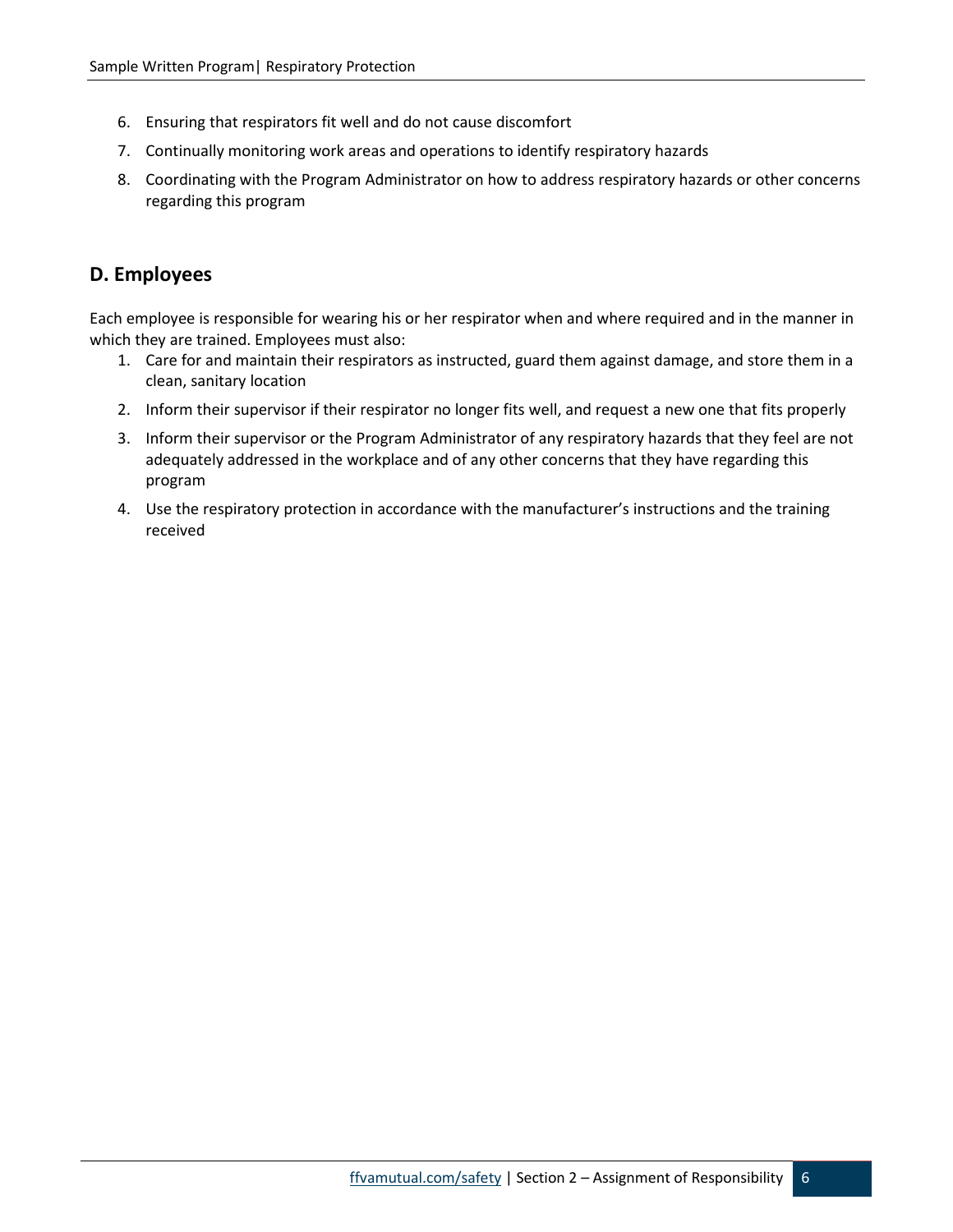# <span id="page-6-0"></span>**Section 3 – Applicability**

This program applies to all employees who are required to wear respirators during normal work operations, as well as during some non-routine or emergency operations, such as a spill of a hazardous substance.

In addition, any employee who voluntarily wears a respirator when one is not required (i.e., in certain maintenance and coating operations) is subject to the medical evaluation, cleaning, maintenance, and storage elements of this program, and will be provided with necessary training. Employees who voluntarily wear filtering face pieces (dust masks) are not subject to the medical evaluation, cleaning, storage, and maintenance provisions of this program.

All employees and processes that fall under the provisions of this program are listed in Forms, **Attachment D.**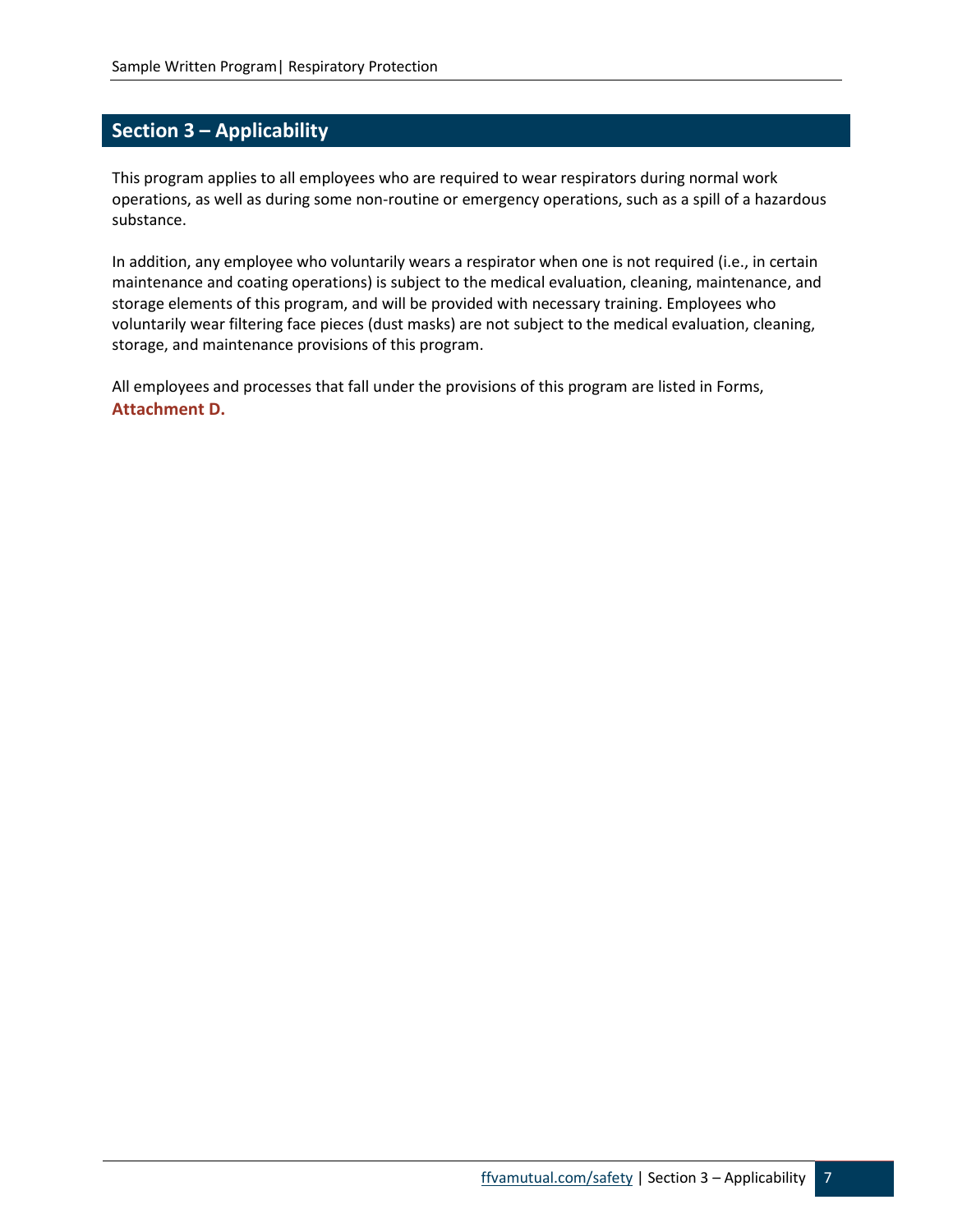## <span id="page-7-0"></span>**Section 4 – Program**

## <span id="page-7-1"></span>**A. Hazard Assessment and Respirator Selection**

All The Program Administrator will select respirators to be used on site, based on the hazards to which workers are exposed. The Program Administrator will conduct a hazard evaluation for each operation, process, or work area where airborne contaminants may be present in routine operations or during an emergency. A log of identified hazards will be maintained by the Program Administrator (See Sample Hazard Evaluation, **Attachment C**). The hazard evaluations shall include:

- 1. Identification and development of a list of hazardous substances used in the workplace by department or work process
- 2. Review of work processes to determine where potential exposures to hazardous substances may occur
- 3. Evaluation of possible engineering and/or administrative controls that can be implemented to eliminate/control the exposure
- 4. Exposure monitoring to quantify potential hazardous exposures
- 5. Documentation of exposures and need for respiratory protection

The proper type of respirator for the specific hazard involved will be selected in accordance with the manufacturer's instructions. A list of employees and appropriate respiratory protection will be maintained by the Program Administrator (see **Attachment D**).

## <span id="page-7-2"></span>**B. Updating the Hazard Assessment**

The Program Administrator must revise and update the hazard assessment as needed. If an employee feels that respiratory protection is needed during a particular activity, he/she is to contact his/her supervisor or the Program Administrator. The Program Administrator will evaluate the potential hazard, and arrange for outside assistance as necessary. The Program Administrator will then communicate the results of that assessment to the employees. If it is determined that respiratory protection is necessary, all other elements of the respiratory protection program will be in effect for those tasks, and the respiratory program will be updated accordingly.

# <span id="page-7-3"></span>**C. Training**

The Program Administrator will provide training to respirator users and their supervisors on the contents of the Respiratory Protection Program and their responsibilities under it, and on the OSHA Respiratory Protection Standard. All affected employees and their supervisors will be trained prior to using a respirator in the workplace. Supervisors will also be trained prior to supervising employees that must wear respirators.

The training course will cover the following topics:

- 1. The respiratory protection program
- 2. Respiratory hazards encountered at and their health affects
- 3. Proper selection and use of respirators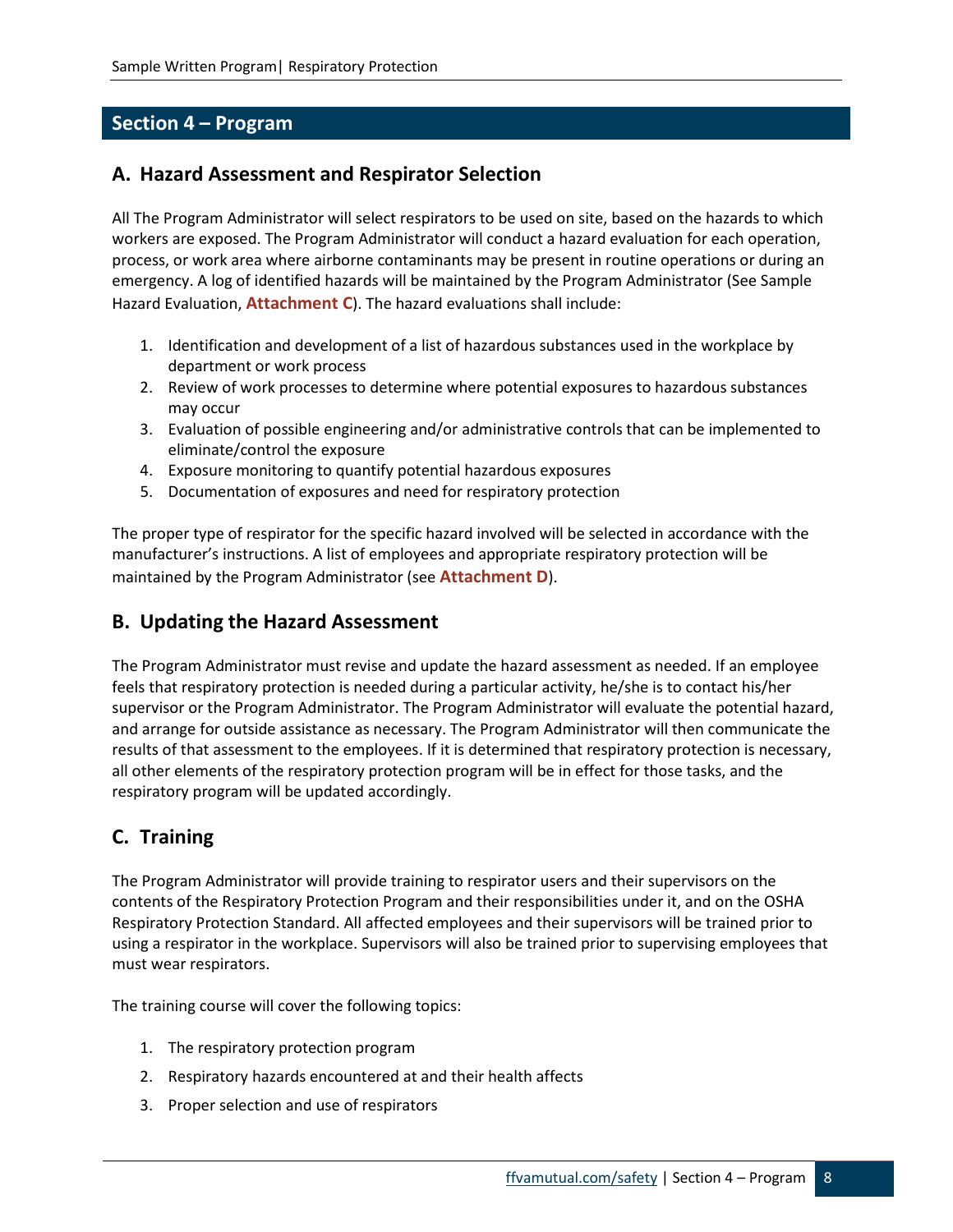- 4. Limitations of respirators
- 5. Respirator donning and user seal (fit) checks
- 6. Fit testing
- 7. Emergency use procedures
- 8. Maintenance and storage
- 9. Medical signs and symptoms limiting the effective use of respirators

Employees will be retrained at least annually. Retraining will also occur when changes affect the employee such as employee's job assignment changes; when the chemicals used changes or when the process changes that result in a change in use of the same chemical.

Employees must demonstrate their understanding of the topics covered in the training through handson exercises and a written test. Respirator training will be documented by the Program Administrator and the documentation will include the type, model, and size of respirator for which each employee has been trained and fit tested.

#### <span id="page-8-0"></span>**D. NIOSH Certification**

All respirators must be certified by the National Institute for Occupational Safety and Health (NIOSH) and shall be used in accordance with the terms of that certification. Also, all filters, cartridges, and canisters must be labeled with the appropriate NIOSH approval label. The label must not be removed or defaced while the respirator is in use.

#### <span id="page-8-1"></span>**E. Voluntary Respirator Use**

The Program Administrator shall authorize voluntary use of respiratory protective equipment as requested by all other workers on a case-by-case basis, depending on specific workplace conditions and the results of medical evaluations.

The Program Administrator will provide all employees who voluntarily choose to wear the above respirators with a copy of Appendix D of the OSHA Respiratory Protection Standard.

#### <span id="page-8-2"></span>**F. Medical Evaluation**

Employees required to wear respirators, including dust masks, must pass a medical exam before being permitted to wear a respirator on the job.

Employees who voluntarily wear any respirator, other than a dust mask, must pass a medical exam before being permitted to wear a respirator on the job.

Employees are not permitted to wear respirators until a physician has determined that they are medically able to do so. Any employee refusing the medical evaluation will not be allowed to work in an area requiring respirator use.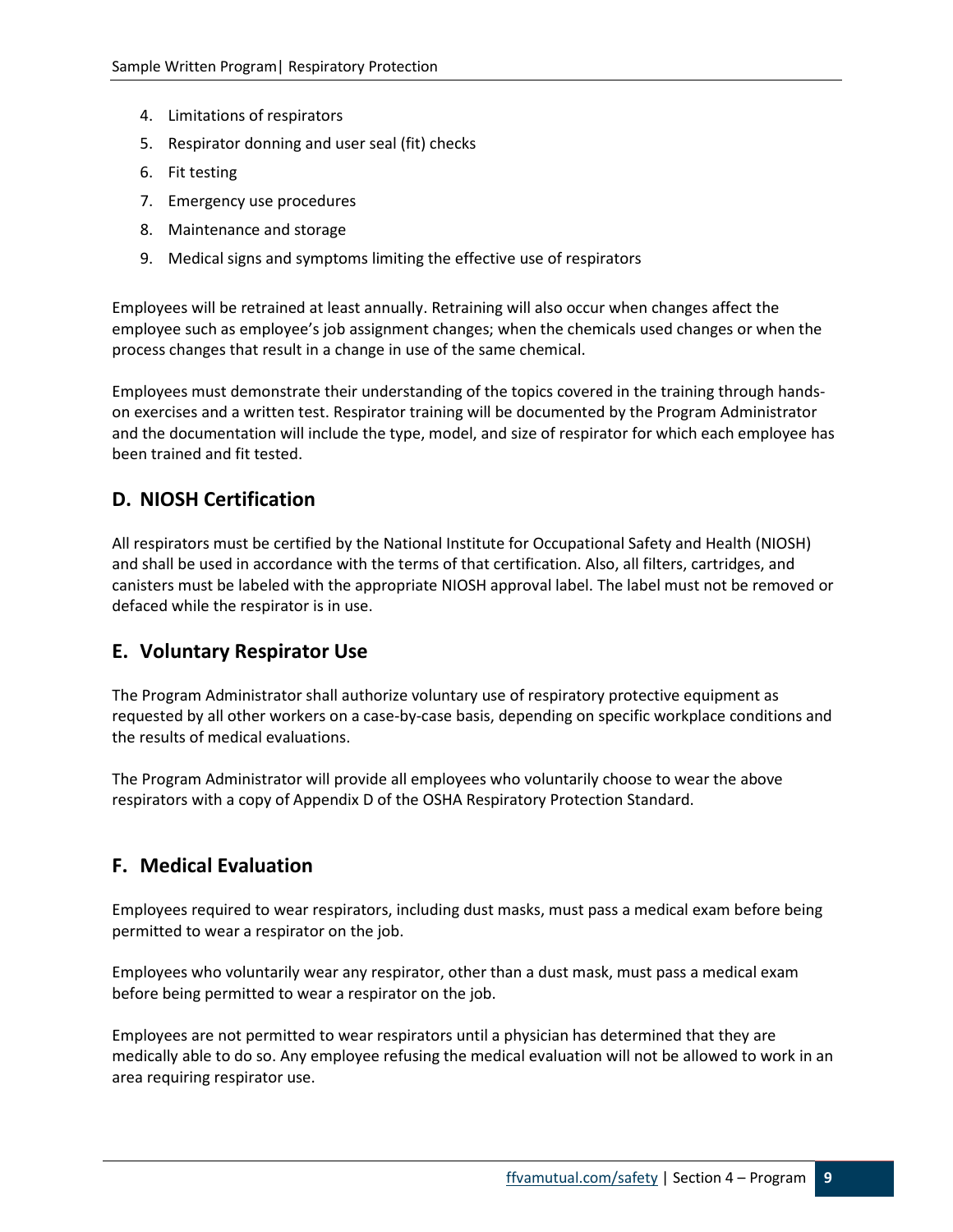A licensed physician at *(LOCATION OF DOCTOR)* where all company medical services are provided, will provide the medical evaluations. Medical evaluation procedures are as follows:

- 1. The medical evaluation will be conducted using the questionnaire provided in Appendix C of the OSHA Respiratory Protection Standard. The Program Administrator will provide a copy of this questionnaire to all employees requiring medical evaluations.
- 2. To the extent feasible, the company will provide assistance to employees who are unable to read the questionnaire. When this is not possible, the employee will be sent directly to the physician for medical evaluation.
- 3. All affected employees will be given a copy of the medical questionnaire to complete, along with a stamped and addressed envelope for mailing the questionnaire to the company physician. Employees will be permitted to complete the questionnaire on company time.
- 4. Follow-up medical exams will be granted to employees as required or as deemed necessary by the evaluating physician.
- 5. All employees will be granted the opportunity to speak with the physician about their medical evaluation, if they so request.
- 6. The Program Administrator shall provide the evaluating physician with a copy of this Program, the list of hazardous substances by work area, and the following information about each employee requiring evaluation:
	- a. His or her work area or job title;
	- b. Proposed respirator type and weight;
	- c. Length of time required to wear respirator;
	- d. Expected physical work load (light, moderate or heavy);
	- e. Potential temperature and humidity extremes; and
- 2. Any additional protective clothing required. Positive pressure air purifying respirators will be provided to employees as required by medical necessity.
- 3. After an employee has received clearance to wear his or her respirator, additional medical evaluations will be provided under the following circumstances:
	- a. The employee reports signs and/or symptoms related to their ability to use the respirator, such as shortness of breath, dizziness, chest pains, or wheezing.
	- b. The evaluating physician or supervisor informs the Program Administrator that the employee needs to be reevaluated.
	- c. Information found during the implementation of this program, including observations made during the fit testing and program evaluation, indicates a need for reevaluation.
	- d. A change occurs in workplace conditions that may result in an increased physiological burden on the employee.

A list of employees currently included in medical surveillance is provided in **Attachment D** of this program.

All examinations and questionnaires are to remain confidential between the employee and the physician. The Program Administrator will only retain the physician's written recommendations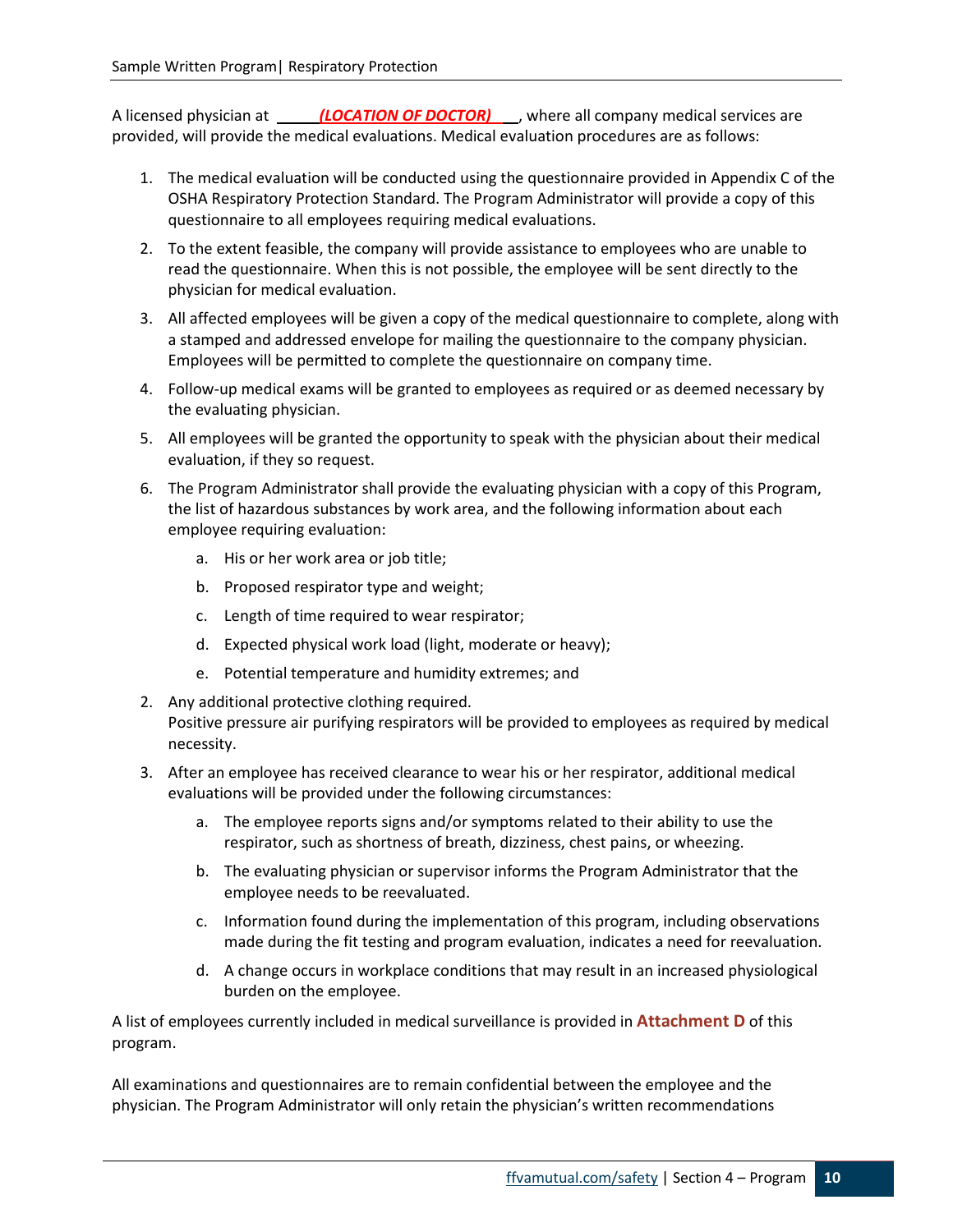regarding each employee's ability to wear a respirator.

## <span id="page-10-0"></span>**G. Fit Testing**

All respirators, except dust masks, will be fit tested. This includes those required to be worn or worn voluntarily.

Employees who are required will be fit tested:

- 1. Prior to being allowed to wear any respirator with a tight-fitting face piece
- 2. Annually
- 3. When there are changes in the employee's physical condition that could affect respiratory fit

Employees will be fit tested with the make, model, and size of respirator that they will actually wear. Employees will be provided with several models and sizes of respirators so that they may find an optimal fit. Fit testing of powered air purifying respirators will be conducted in the negative pressure mode.

The Program Administrator will conduct fit tests in accordance with the OSHA Respiratory Protection Standard.

#### <span id="page-10-1"></span>**H. General Respirator Use Procedures**

1. Employees required to wear, or who voluntarily wear, a respirator will not be permitted to have facial hair that interferes with the proper function of the respirator.

If an employee with facial hair refuses to remove facial hair that interferes with the proper function of the respirator, the employee will be reassigned to an operation that does not require the wearing of respiratory protection.

- 2. Employees will use their respirators under conditions specified in this program, and in accordance with the training they receive on the use of each particular model. In addition, the respirator shall not be used in a manner for which it is not certified by NIOSH or by its manufacturer.
- 3. All employees shall conduct user seal checks each time they wear their respirators. Employees shall use either the positive or negative pressure check.
	- a. Positive Pressure Test: This test is performed by closing off the exhalation valve with your hand. Breathe air into the mask. The face fit is satisfactory if some pressure can be built up inside the mask without any air leaking out between the mask and the face of the wearer.
	- b. Negative Pressure Test: This test is performed by closing of the inlet openings of the cartridge with the palm of your hand. Some masks may require that the filter holder be removed to seal off the intake valve. Inhale gently so that a vacuum occurs within the face piece. Hold your breath for ten (10) seconds. If the vacuum remains, and no inward leakage is detected, the respirator is fit properly.
- 4. All employees shall be permitted to leave the work area to go to the locker room to maintain their respirator for the following reasons: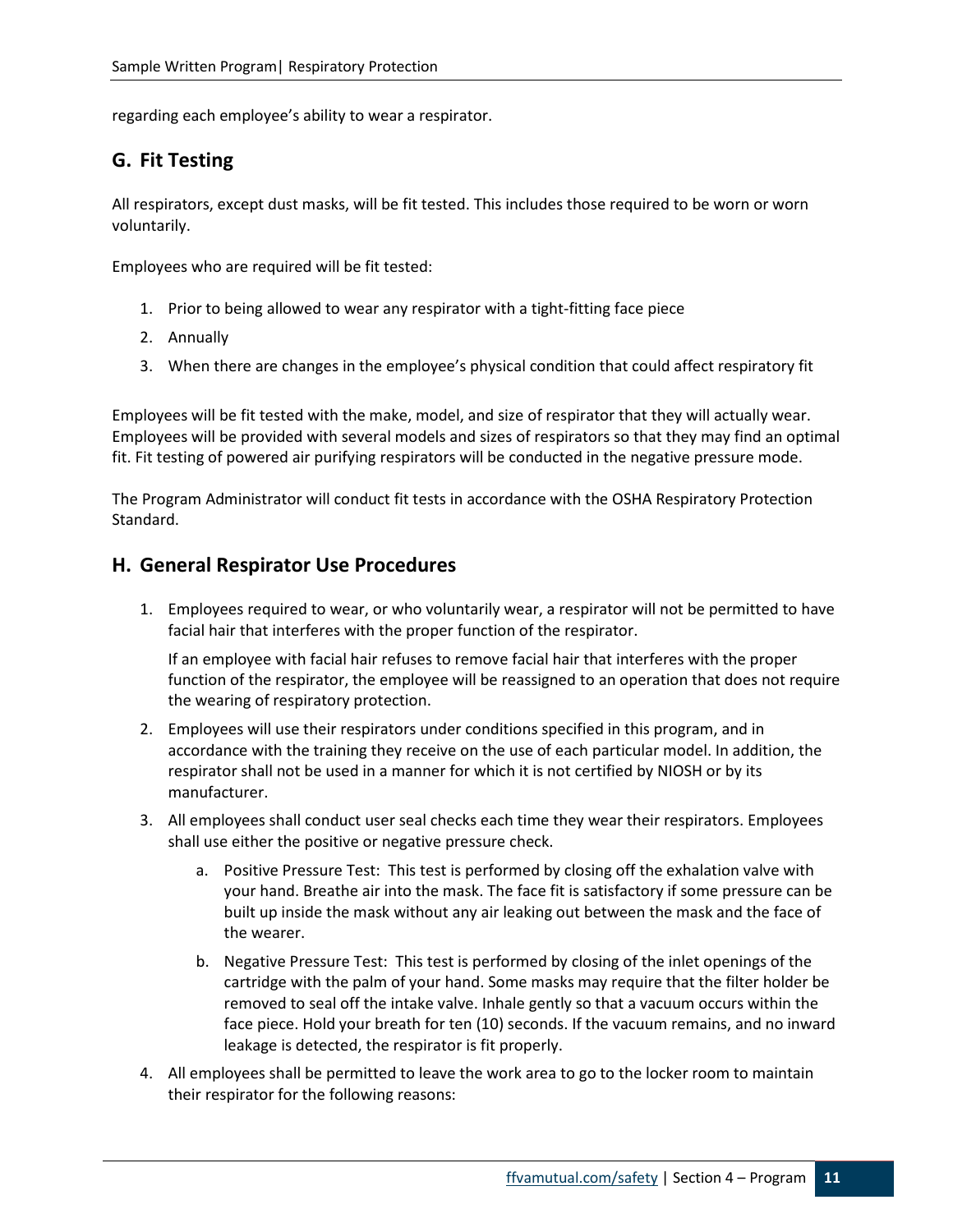- a. To clean their respirator if it is impeding their ability to work
- b. To change filters or cartridges
- c. To replace parts
- d. To inspect respirator if it stops functioning as intended

Employees should notify their supervisor before leaving the area.

- 5. Employees are not permitted to wear tight-fitting respirators if they have any condition, such as facial scars, facial hair, or missing dentures that would prevent a proper seal. Employees are not permitted to wear headphones, jewelry, or other items that may interfere with the seal between the face and the face piece.
- 6. Before and after each use of a respirator, an employee or immediate supervisor must make an inspection of tightness or connections and the condition of the face piece, headbands, valves, filter holders, and filters. Questionable items must be addressed immediately by the supervisor and/or Program Administrator.

#### <span id="page-11-0"></span>**I. Air Quality for Supplied Air Respirators**

For supplied air respirators using compressed air in tanks, only Grade D breathing air shall be used in the cylinders. The Program Administrator will coordinate deliveries of compressed air with the company's vendor and will require the vendor to certify that the air in the cylinders meets the specifications of Grade D breathing air.

The Program Administrator will maintain a minimum air supply of one fully charged replacement cylinder for each SAR unit. In addition, cylinders may be recharged as necessary from the breathing air cascade system located near the respirator storage area.

Where air is supplied by the use of an air compressor, only compressors that do not present the risk of generating carbon monoxide will be used.

#### <span id="page-11-1"></span>**J. Change Schedules**

Respirator cartridges shall be replaced as determined by the Program Administrator, supervisor, and manufacturers' recommendations.

#### <span id="page-11-2"></span>**K. Cleaning**

Respirators are to be regularly cleaned and disinfected at the designated respirator cleaning station. Respirators issued for the exclusive use of an employee shall be cleaned as often as necessary. Atmosphere-supplying and emergency use respirators are to be cleaned and disinfected after each use.

The following procedure is to be used when cleaning and disinfecting reusable respirators:

1. Disassemble respirator, removing any filters, canisters, or cartridges.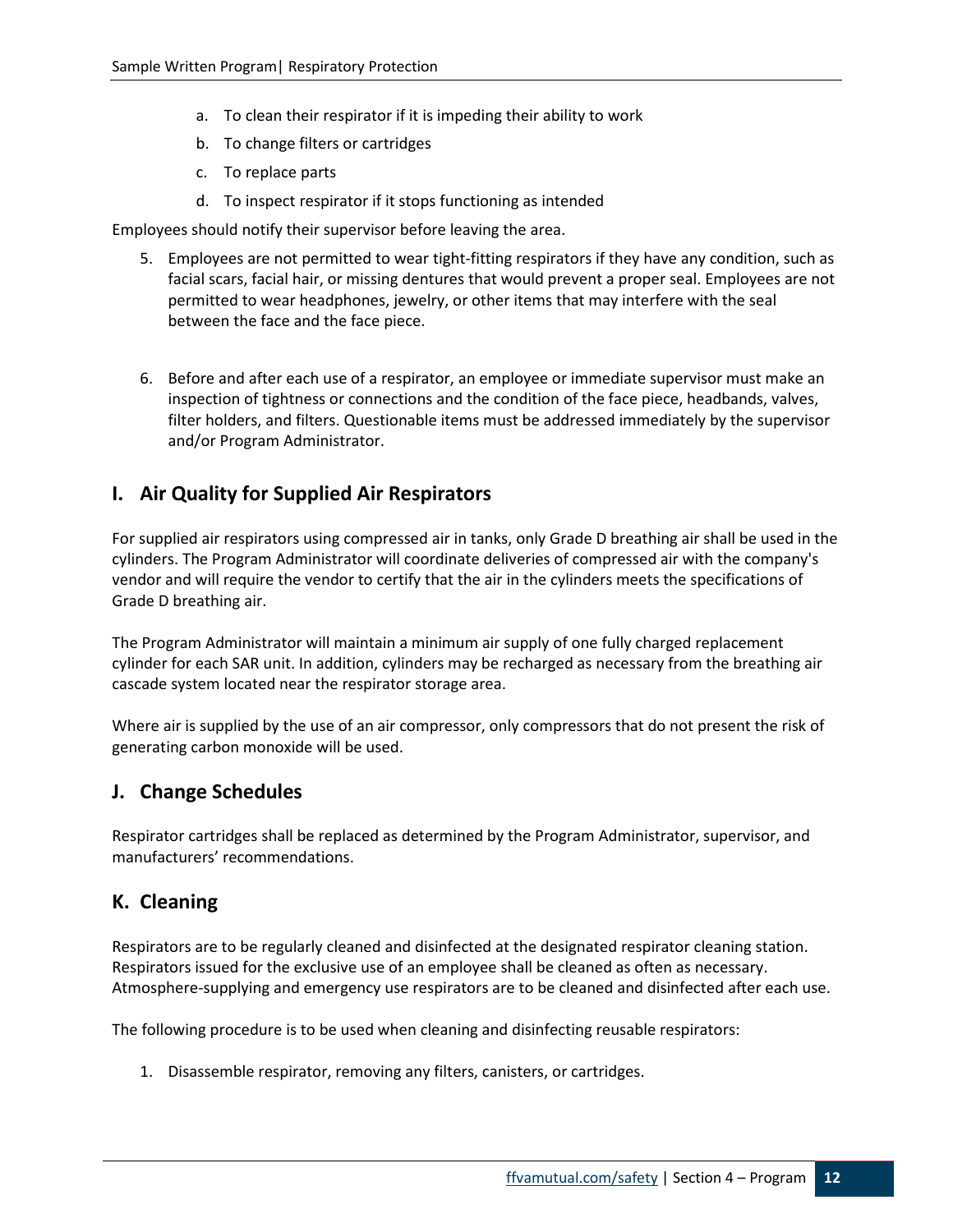- 2. Wash the face piece and all associated parts (except cartridges and elastic headbands) in an approved cleaner-disinfectant solution in warm water (about 120 degrees Fahrenheit). Do not use organic solvents. Use a hand brush to remove dirt.
- 3. Rinse completely in clean, warm water.
- 4. Disinfect all facial contact areas by spraying the respirator with an approved disinfectant.
- 5. Air-dry in a clean area.
- 6. Reassemble the respirator and replace any defective parts. Insert new filters or cartridges and make sure the seal is tight.
- 7. Place respirator in a clean, dry plastic bag or other airtight container.

The Program Administrator will ensure an adequate supply of appropriate cleaning and disinfection materials at the cleaning station. If supplies are low, employees should notify their supervisor, who will inform the Program Administrator.

#### <span id="page-12-0"></span>**L. Maintenance**

Respirators are to be properly maintained at all times in order to ensure that they function properly and protect employees adequately. Maintenance involves a thorough visual inspection for cleanliness and defects. Worn or deteriorated parts will be replaced prior to use. No components will be replaced or repairs made beyond those recommended by the manufacturer. Repairs to regulators or alarms of atmosphere-supplying respirators will be conducted by the manufacturer.

- 1. All respirators shall be inspected routinely before and after each use.
- 2. Respirators kept for emergency use shall be inspected after each use, and at least monthly by the Program Administrator to assure that they are in satisfactory working order
- 3. The Respirator Inspection Checklist (**Attachment E**) will be used when inspecting respirators.
- 4. A record shall be kept of inspection dates and findings for respirators maintained for emergency use.
- 5. Employees are permitted to leave their work area to perform limited maintenance on their respirator in a designated area that is free of respiratory hazards. Situations when this is permitted include:
	- a. Washing face and respirator face piece to prevent any eye or skin irritation;
	- b. Replacing the filter, cartridge or canister;
	- c. Detection of vapor or gas breakthrough or leakage in the face piece; or
	- d. Detection of any other damage to the respirator or its components.

#### <span id="page-12-1"></span>**M. Storage**

After inspection, cleaning, and necessary repairs, respirators shall be stored appropriately to protect against dust, sunlight, heat, extreme cold, excessive moisture, or damaging chemicals.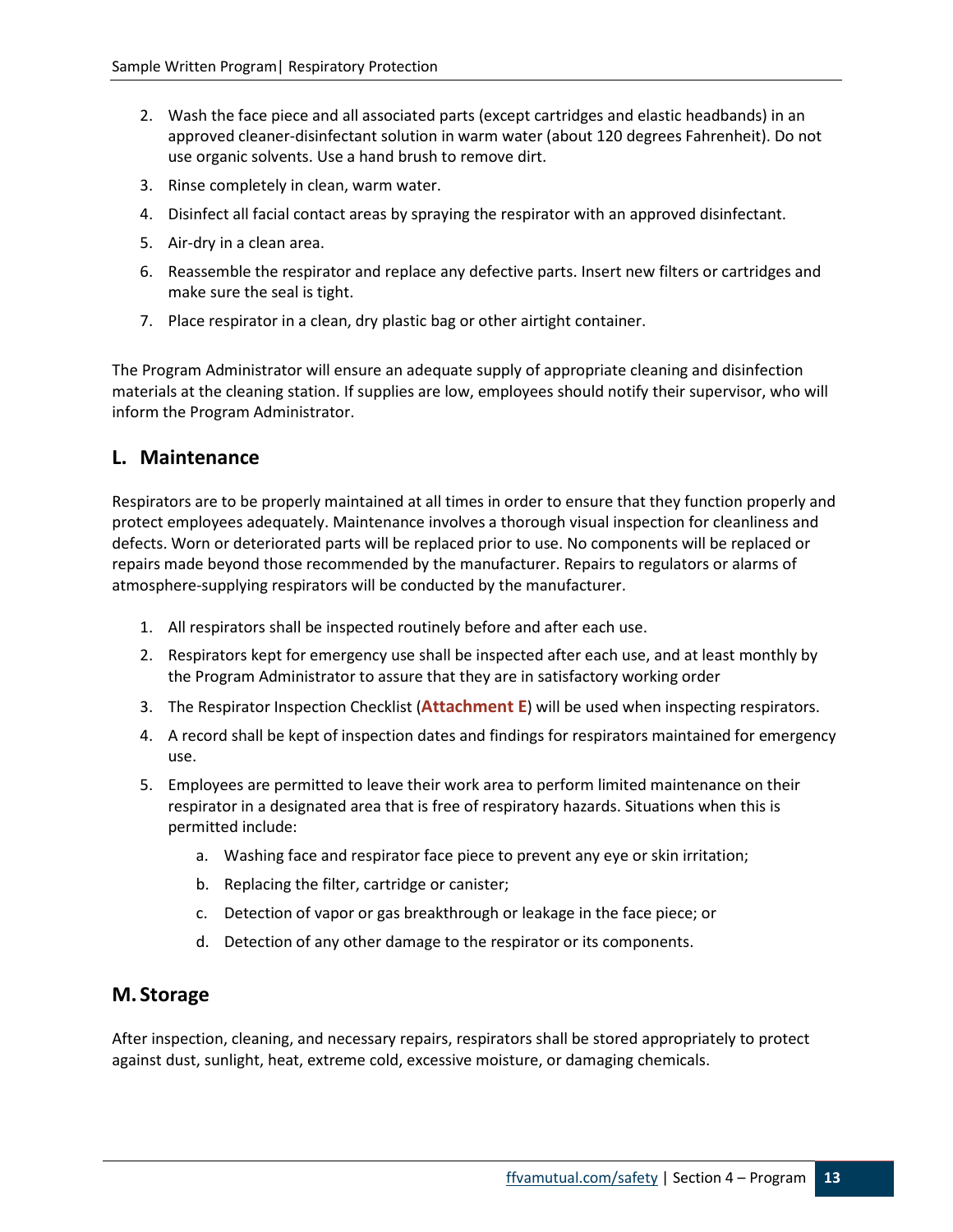- 1. Respirators must be stored in a clean, dry area, and in accordance with the manufacturer's recommendations. Each employee will clean and inspect their own air-purifying respirator in accordance with the provisions of this program, and will store their respirator in a plastic bag in the designated area. Each employee will have his/her name on the bag and that bag will only be used to store that employee's respirator.
- 2. Respirators shall be packed or stored so that the face piece and exhalation valve will rest in a near normal position.
- 3. Respirators shall not be placed in places such as lockers or toolboxes unless they are in carrying cartons.
- 4. Respirators maintained at stations and work areas for emergency use shall be stored in compartments built specifically for that purpose, be quickly accessible at all times, and be clearly marked.
- 5. The Program Administrator will maintain a supply of respirators and respirator components in their original manufacturer's packaging. Supervisors or Employees must alert the Program Administrator when replacement components are needed.

# <span id="page-13-0"></span>**N. Respirator Malfunctions and Defects**

- 1. For any malfunction of a respirator, such as breakthrough, face piece leakage, or improperly working valve, the respirator wearer should inform his/her supervisor that the respirator no longer functions as intended, and go to the designated safe area to maintain the respirator. The supervisor must ensure that the employee either receives the needed parts to repair the respirator or is provided with a new respirator.
- 2. Respirators that are defective or have defective parts shall be taken out of service immediately. If, during an inspection, an employee discovers a defect in a respirator, he/she is to bring the defect to the attention of his/her supervisor. Supervisors will give all defective respirators to the Program Administrator. The Program Administrator will decide whether to:
	- a. Temporarily take the respirator out of service until it can be repaired
	- b. Perform a simple fix on the spot, such as replacing a head strap
	- c. Dispose of the respirator due to an irreparable problem or defect

When a respirator is taken out of service for an extended period of time, the respirator will be tagged out of service, and the employee will be given a replacement of a similar make, model, and size. All tagged out respirators will be disposed of to prevent reuse.

# <span id="page-13-1"></span>**O. Emergency Procedures**

In emergency situations where an atmosphere exists in which the wearer of the respirator could be overcome by a toxic or oxygen-deficient atmosphere, the following procedure should be followed. The locations where the potential for dangerous atmosphere exists are listed in **Attachment F** of this procedure. Locations of emergency respirators are also listed in **Attachment F**.

1. When the alarm sounds, employees in the affected area must immediately don their emergency escape respirator, shut down their process equipment, and exit the work area.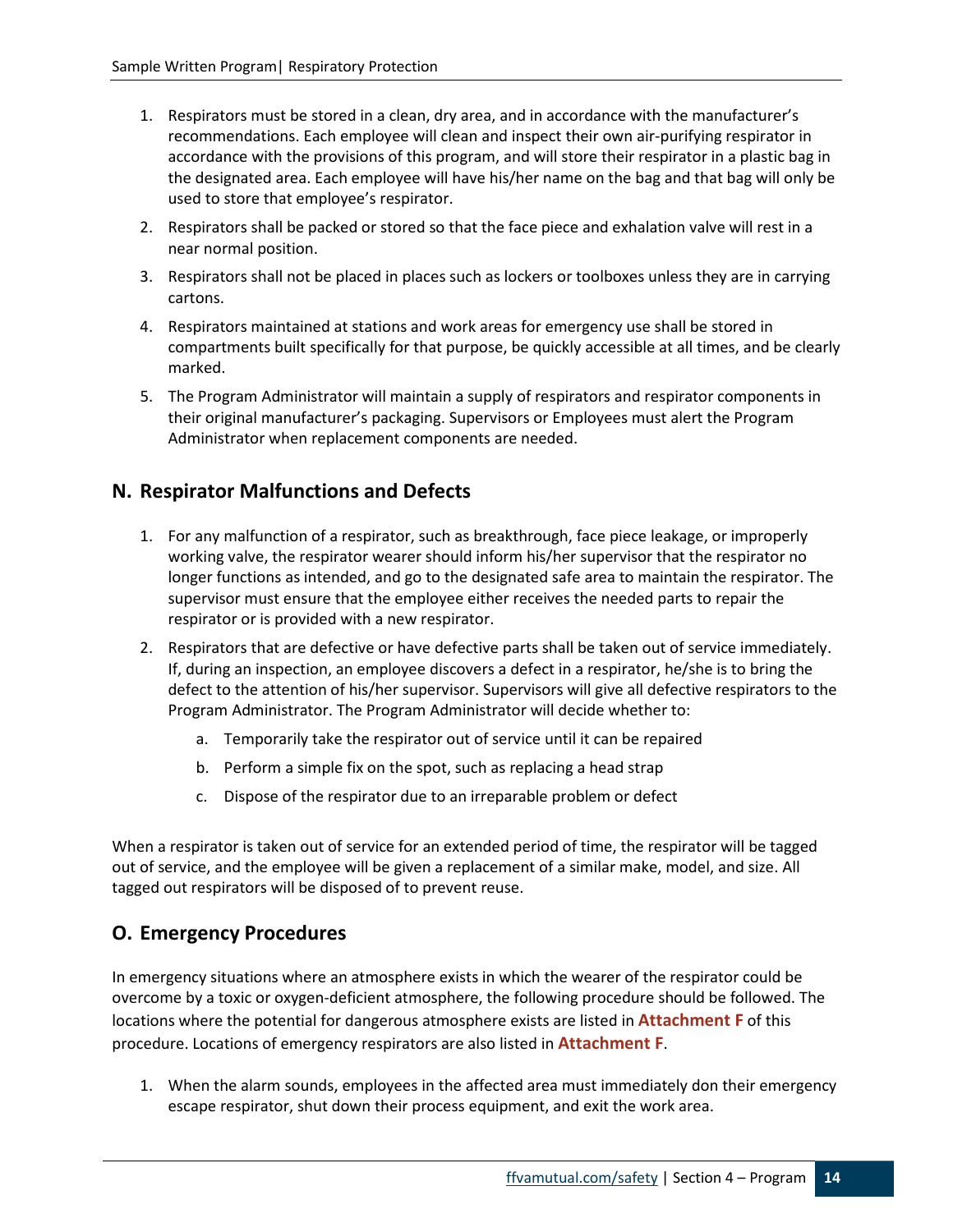- 2. All other employees must immediately evacuate the building. The Emergency Action Plan describes these procedures (including proper evacuation routes and rally points) in greater detail.
- 3. Employees who must remain in a dangerous atmosphere must take the following precautions:
	- a. Employees must never enter a dangerous atmosphere without first obtaining the proper protective equipment and permission to enter from the Program Administrator or supervisor.
	- b. Employees must never enter a dangerous atmosphere without at least one additional person present. The additional person must remain in the safe atmosphere.
	- c. Communications (voice, visual or signal line) must be maintained between either individuals or all present.
	- d. Respiratory protection in these instances is for escape purposes only. Employees are not trained as emergency responders, and are not authorized to act in such a manner.

# <span id="page-14-0"></span>**P. Program Evaluation**

The Program Administrator will conduct periodic evaluations of the workplace to ensure that the provisions of this program are being implemented. The evaluations will include regular consultations with employees who use respirators and their supervisors, site inspections, air monitoring and a review of records. Items to be considered will include:

- 1. Comfort;
- 2. Ability to breathe without objectionable effort;
- 3. Adequate visibility under all conditions
- 4. Provisions for wearing prescription glasses;
- 5. Ability to perform all tasks without undue interference; and
- 6. Confidence in the face piece fit.

Identified problems will be noted in an inspection log and addressed by the Program Administrator. These findings will be reported to management, and the report will list plans to correct deficiencies in the respirator program and target dates for the implementation of those corrections.

# <span id="page-14-1"></span>**Q. Documentation and Recordkeeping**

- 1. A written copy of this program and the OSHA Respiratory Protection Standard shall be kept in the Program Administrator's office and made available to all employees who wish to review it.
- 2. Copies of training and fit test records shall be maintained by the Program Administrator. These records will be updated as new employees are trained, as existing employees receive refresher training, and as new fit tests are conducted.
- 3. For employees covered under the Respiratory Protection Program, the Program Administrator shall maintain copies of the physician's written recommendation regarding each employee's ability to wear a respirator. The completed medical questionnaires and evaluating physician's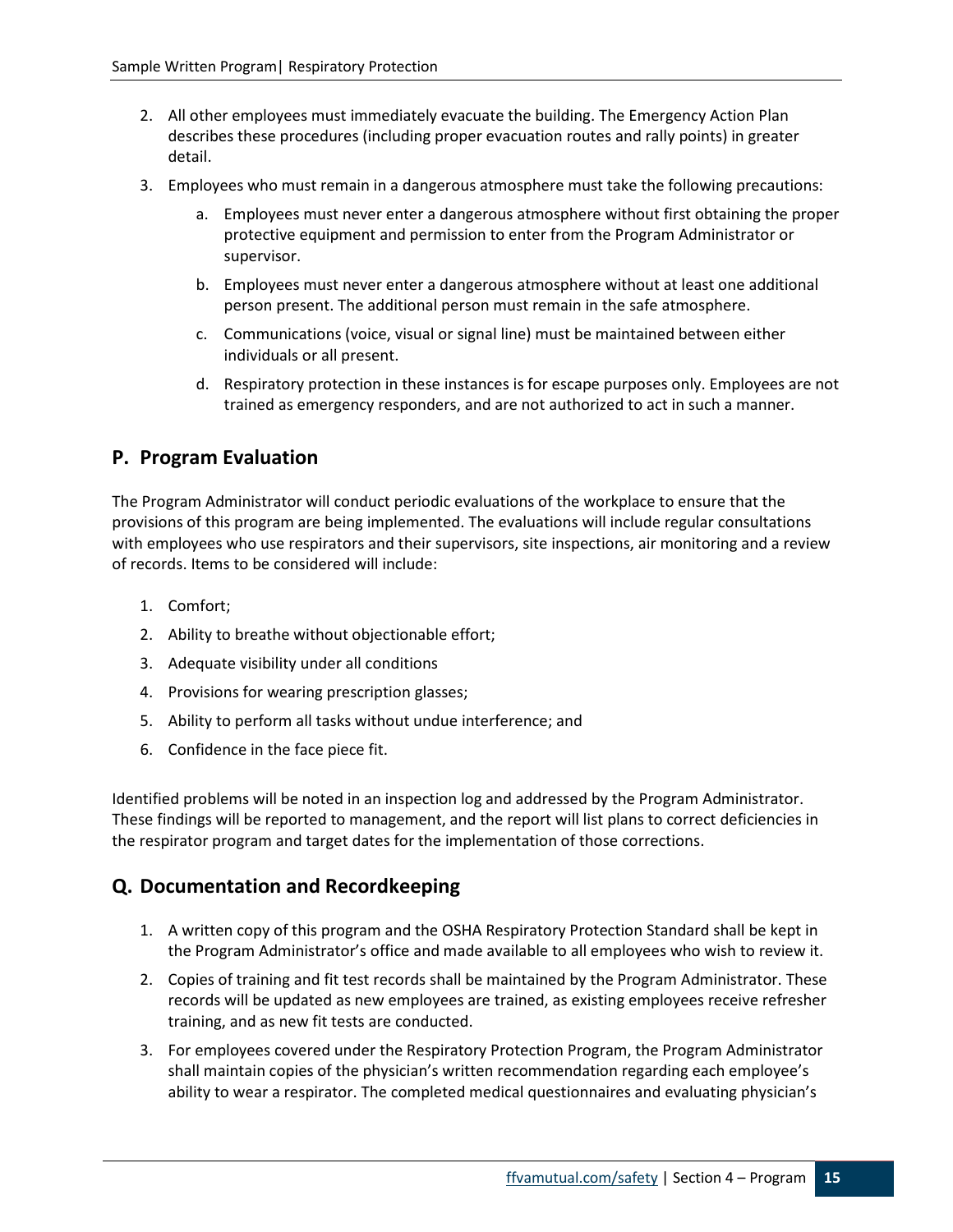documented findings will remain confidential in the employee's medical records at the location of the evaluating physician's practice.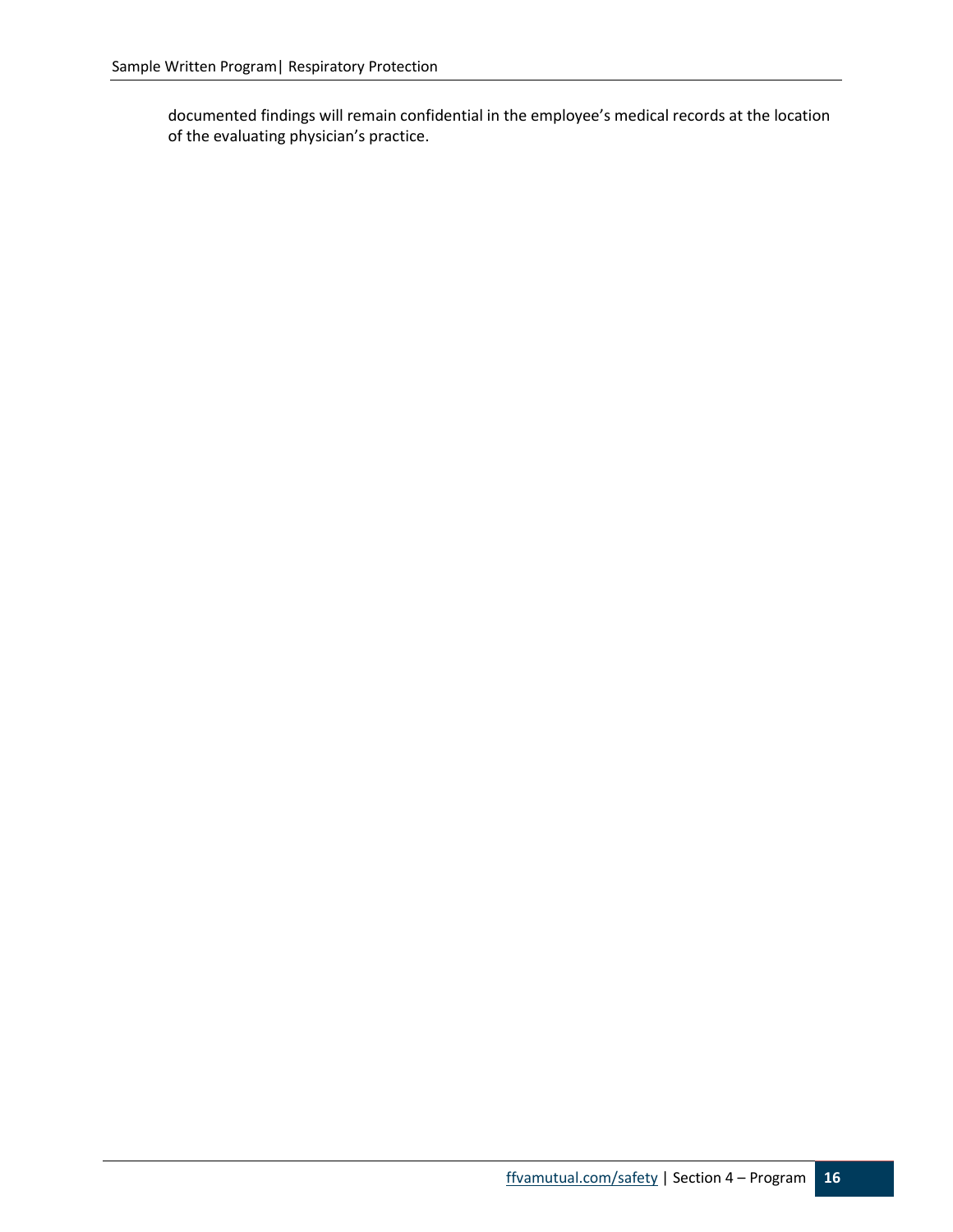#### <span id="page-16-0"></span>**Forms**

- **Attachment A - Hazard Assessment Log**
- **Attachment B - Record of Respirator Use**
- **Attachment C - Hazard Evaluation**
- **Attachment D - Record of Respirator Issuance**
- **Attachment E - Respirator Inspection Checklist**
- **Attachment F - Emergency Potential Log**
- **Attachment G - Immediately Dangerous to Life and Health (IDLH) Assessment Log**
- **Appendix C to 1910.134, Respirator Medical Evaluation Questionnaire** *(Mandatory)*
- **Appendix D to Sec. 1910.134 Information for Employees Using Respirators When Not Required Under the Standard** *(Mandatory)*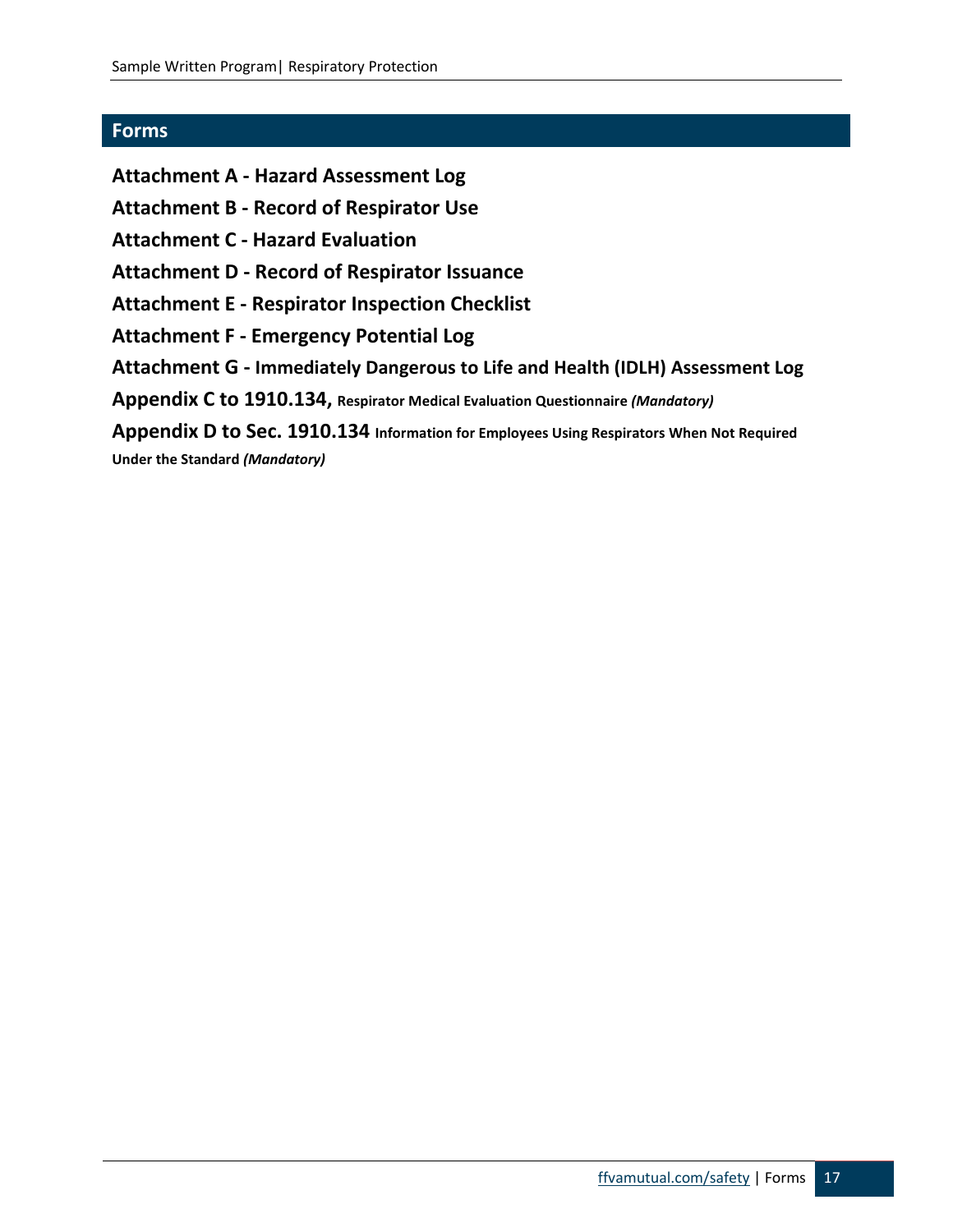# <span id="page-17-0"></span>**Attachment A - Hazard Assessment Log**

|            |                     | Hazard Assessment Log<br><b>DATE</b>     |       |                 |
|------------|---------------------|------------------------------------------|-------|-----------------|
| Department | <b>Contaminants</b> | <b>Exposure Level</b><br>$(8 hr. TWA^*)$ | PEL** | <b>Controls</b> |
|            |                     |                                          |       |                 |
|            |                     |                                          |       |                 |
|            |                     |                                          |       |                 |
|            |                     |                                          |       |                 |
|            |                     |                                          |       |                 |
|            |                     |                                          |       |                 |
|            |                     |                                          |       |                 |
|            |                     |                                          |       |                 |
|            |                     |                                          |       |                 |
|            |                     |                                          |       |                 |
|            |                     |                                          |       |                 |
|            |                     |                                          |       |                 |
|            |                     |                                          |       |                 |

\* Summarized from Industrial Hygiene report provided by *Responsible Person*.

Permissible Exposure Limit is the maximum 8-hour TWA establish by OSHA. Where possible,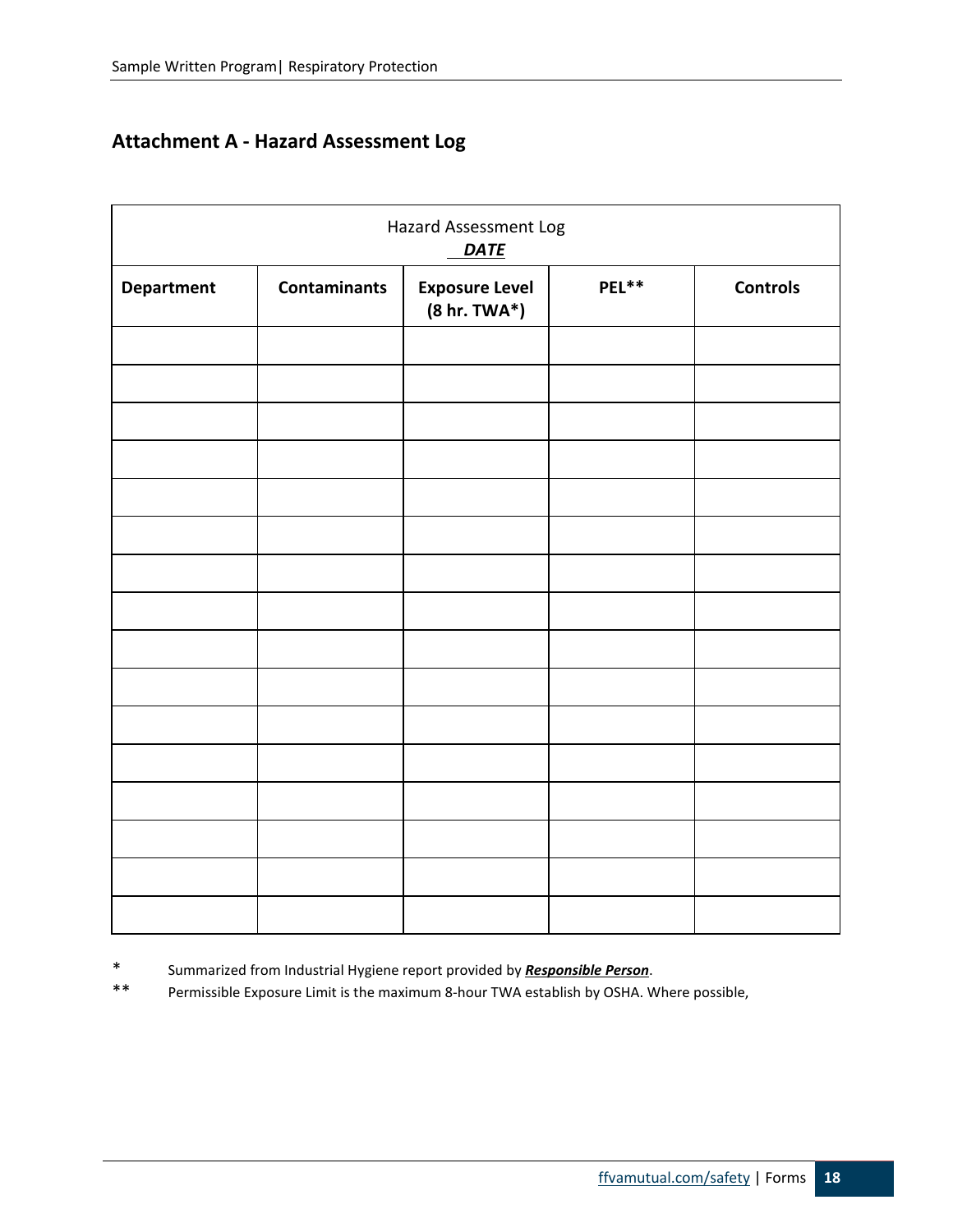# <span id="page-18-0"></span>**Attachment B - Record of Respirator Use**

| Required and Voluntary Respirator Use at (Company Name) |                           |  |
|---------------------------------------------------------|---------------------------|--|
| <b>Type of Respirator</b>                               | <b>Department/Process</b> |  |
|                                                         |                           |  |
|                                                         |                           |  |
|                                                         |                           |  |
|                                                         |                           |  |
|                                                         |                           |  |
|                                                         |                           |  |
|                                                         |                           |  |
|                                                         |                           |  |
|                                                         |                           |  |
|                                                         |                           |  |
|                                                         |                           |  |
|                                                         |                           |  |
|                                                         |                           |  |
|                                                         |                           |  |
|                                                         |                           |  |
|                                                         |                           |  |
|                                                         |                           |  |
|                                                         |                           |  |
|                                                         |                           |  |
|                                                         |                           |  |
|                                                         |                           |  |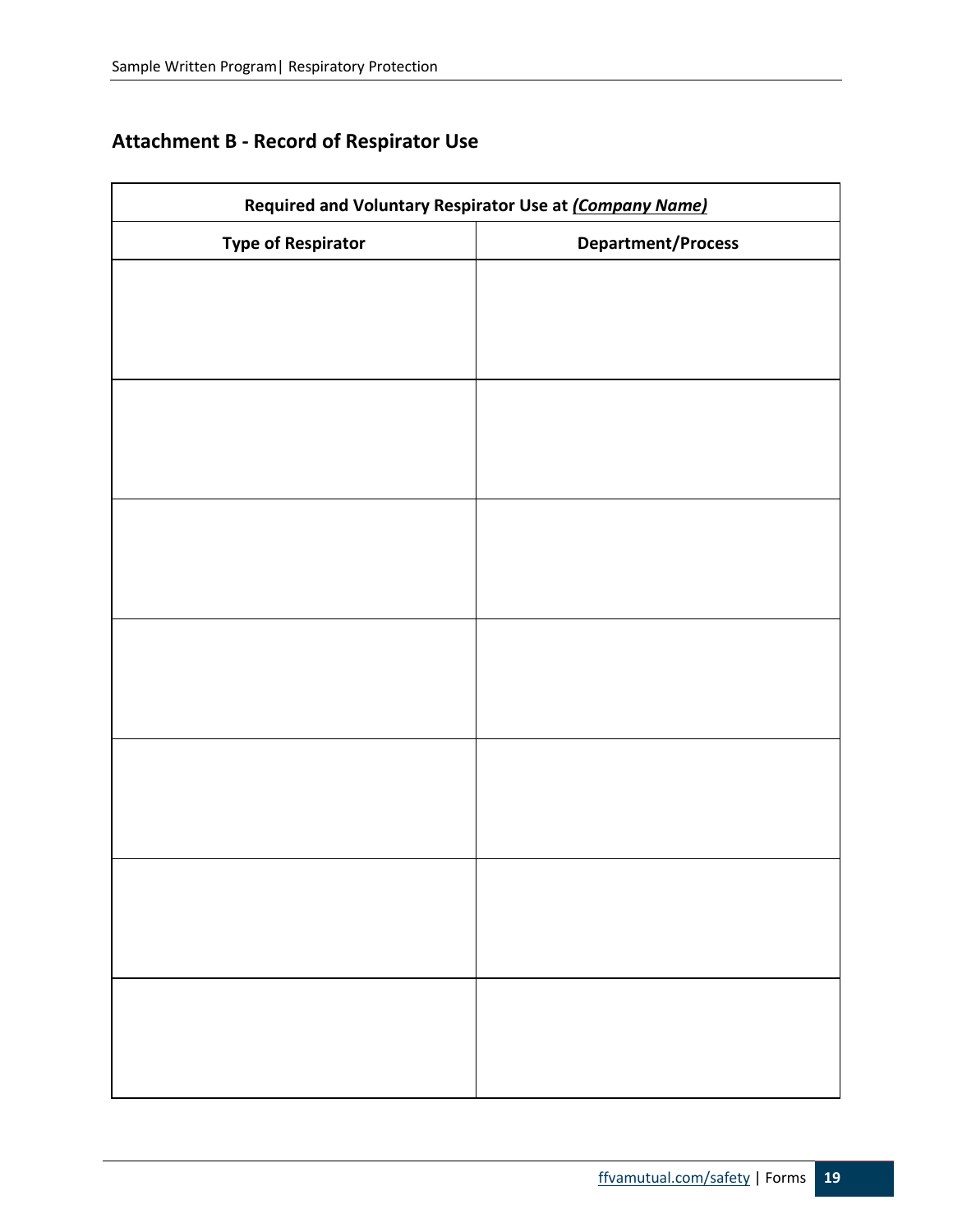# <span id="page-19-0"></span>**Attachment C - Hazard Evaluation**

| Process Hazard Evaluation for COMPANY NAME<br><b>DATE</b> |                      |  |
|-----------------------------------------------------------|----------------------|--|
| <b>Process</b>                                            | <b>Noted Hazards</b> |  |
|                                                           |                      |  |
|                                                           |                      |  |
|                                                           |                      |  |
|                                                           |                      |  |
|                                                           |                      |  |
|                                                           |                      |  |
|                                                           |                      |  |
|                                                           |                      |  |
|                                                           |                      |  |
|                                                           |                      |  |
|                                                           |                      |  |
|                                                           |                      |  |
|                                                           |                      |  |
|                                                           |                      |  |
|                                                           |                      |  |
|                                                           |                      |  |
|                                                           |                      |  |
|                                                           |                      |  |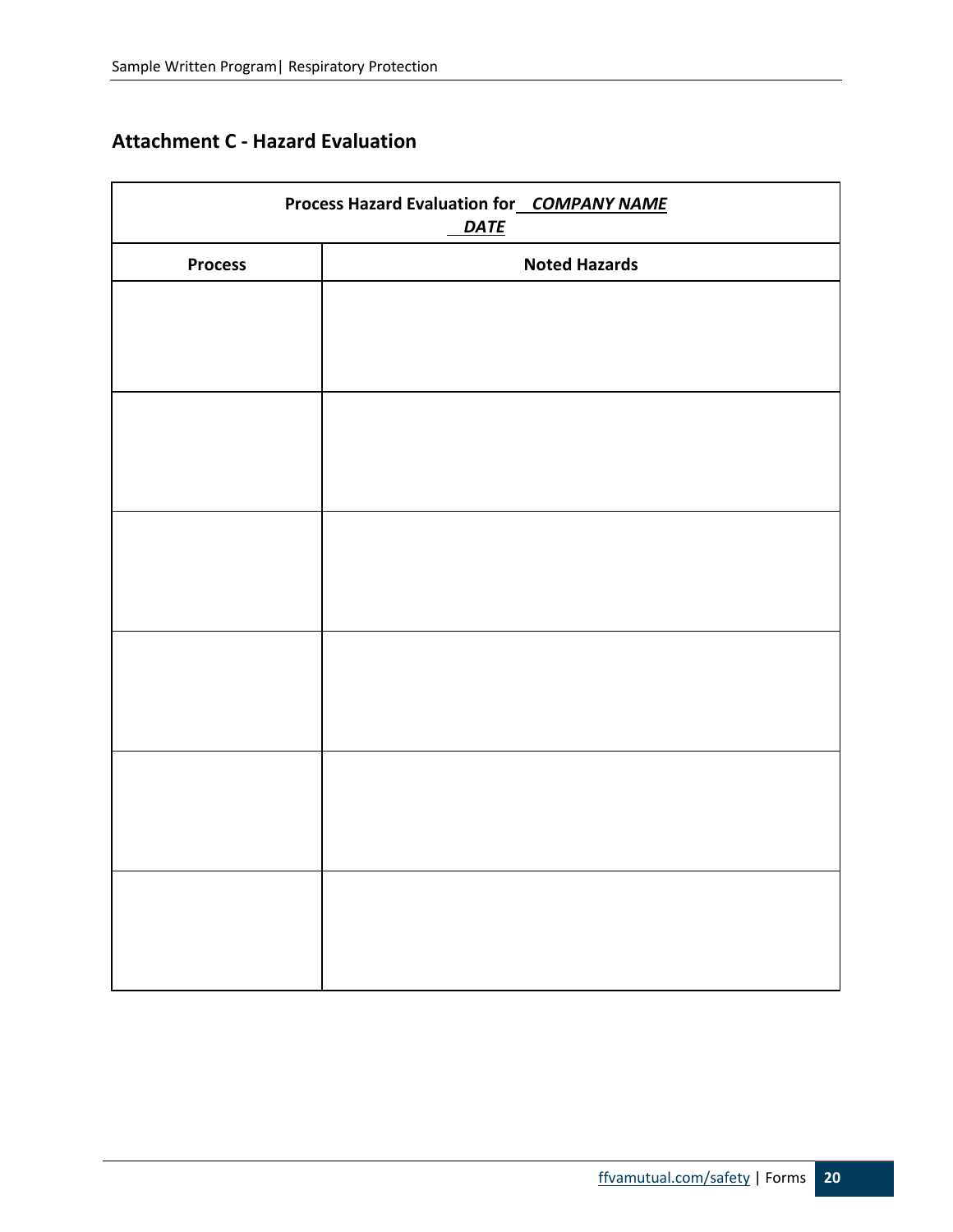# <span id="page-20-0"></span>**Attachment D - Record of Respirator Issuance**

|             |                                                                                        | <b>Company Name</b><br><b>Personnel in Respiratory Protection Program</b><br><b>Date</b> |                       |                              |
|-------------|----------------------------------------------------------------------------------------|------------------------------------------------------------------------------------------|-----------------------|------------------------------|
|             | Respiratory protection is required for and has been issued to the following personnel: |                                                                                          |                       |                              |
| <b>Name</b> | <b>Department</b>                                                                      | <b>Job Description/</b><br><b>Work Procedure</b>                                         | Type of<br>Respirator | <b>Date</b><br><b>Issued</b> |
|             |                                                                                        |                                                                                          |                       |                              |
|             |                                                                                        |                                                                                          |                       |                              |
|             |                                                                                        |                                                                                          |                       |                              |
|             |                                                                                        |                                                                                          |                       |                              |
|             |                                                                                        |                                                                                          |                       |                              |
|             |                                                                                        |                                                                                          |                       |                              |
|             |                                                                                        |                                                                                          |                       |                              |
|             |                                                                                        |                                                                                          |                       |                              |
|             |                                                                                        |                                                                                          |                       |                              |
|             |                                                                                        |                                                                                          |                       |                              |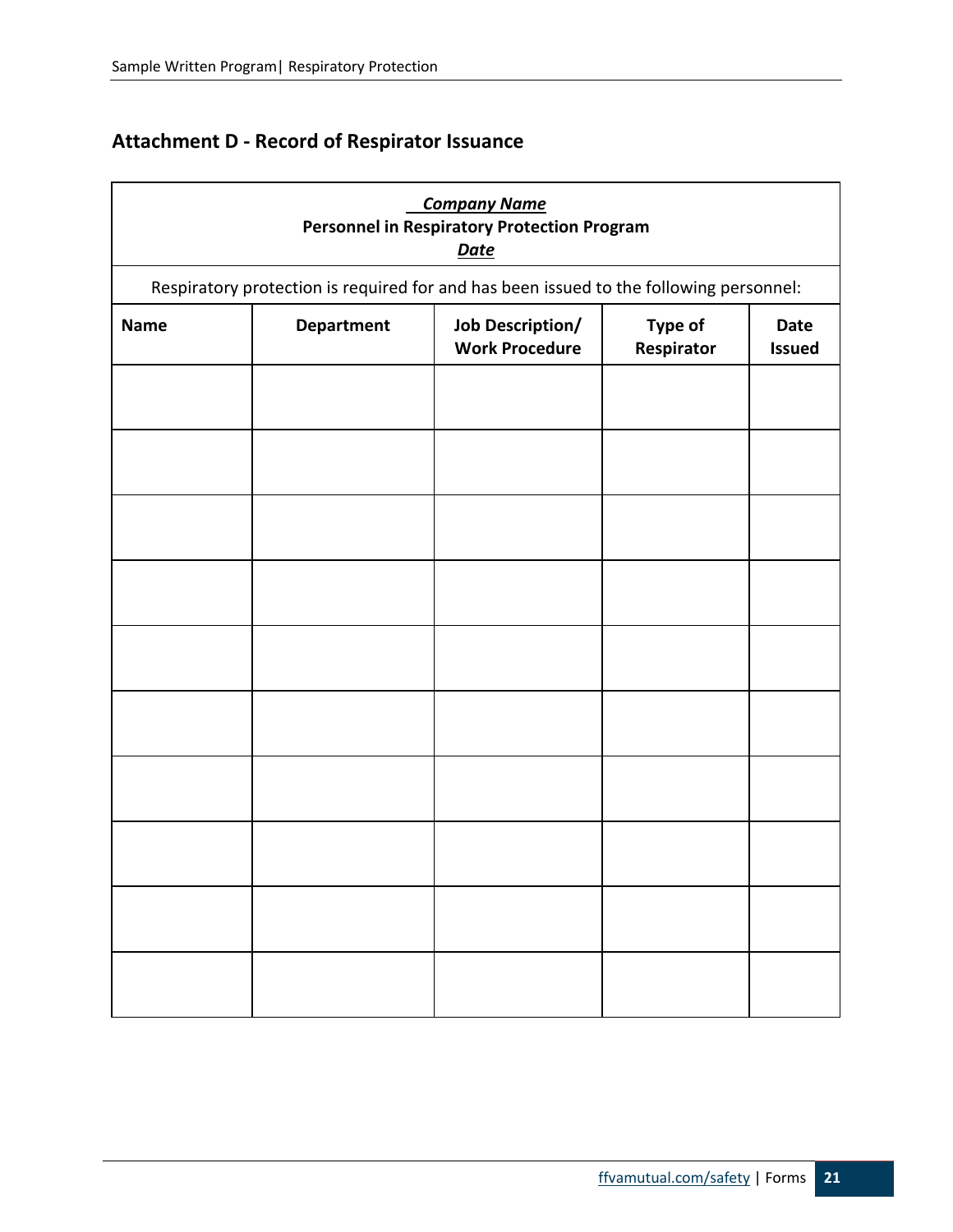# <span id="page-21-0"></span>**Attachment E - Respirator Inspection Checklist**

| <b>Type of Respirator:</b>   | Location:                                                                                                         |  |
|------------------------------|-------------------------------------------------------------------------------------------------------------------|--|
| <b>Respirator Issued to:</b> | <b>Type of Hazard:</b>                                                                                            |  |
| Face piece                   | Cracks, tears, or holes<br>Face mask distortion<br>Cracked or loose lenses/face shield                            |  |
| Head straps                  | <b>Breaks or tears</b><br><b>Broken buckles</b>                                                                   |  |
| Valves:                      | Residue or dirt<br>Cracks or tears in valve material                                                              |  |
| Filters/Cartridges:          | Approval designation<br>Gaskets<br>Cracks or dents in housing<br>Proper cartridge for hazard                      |  |
| Air Supply Systems           | Breathing air quality/grade<br>Condition of supply hoses<br>Hose connections<br>Settings on regulators and valves |  |
| <b>Rubber/Elastic Parts</b>  | Pliability<br>Deterioration                                                                                       |  |

| Inspected by:        | Date: |
|----------------------|-------|
| <b>Action Taken:</b> |       |
|                      |       |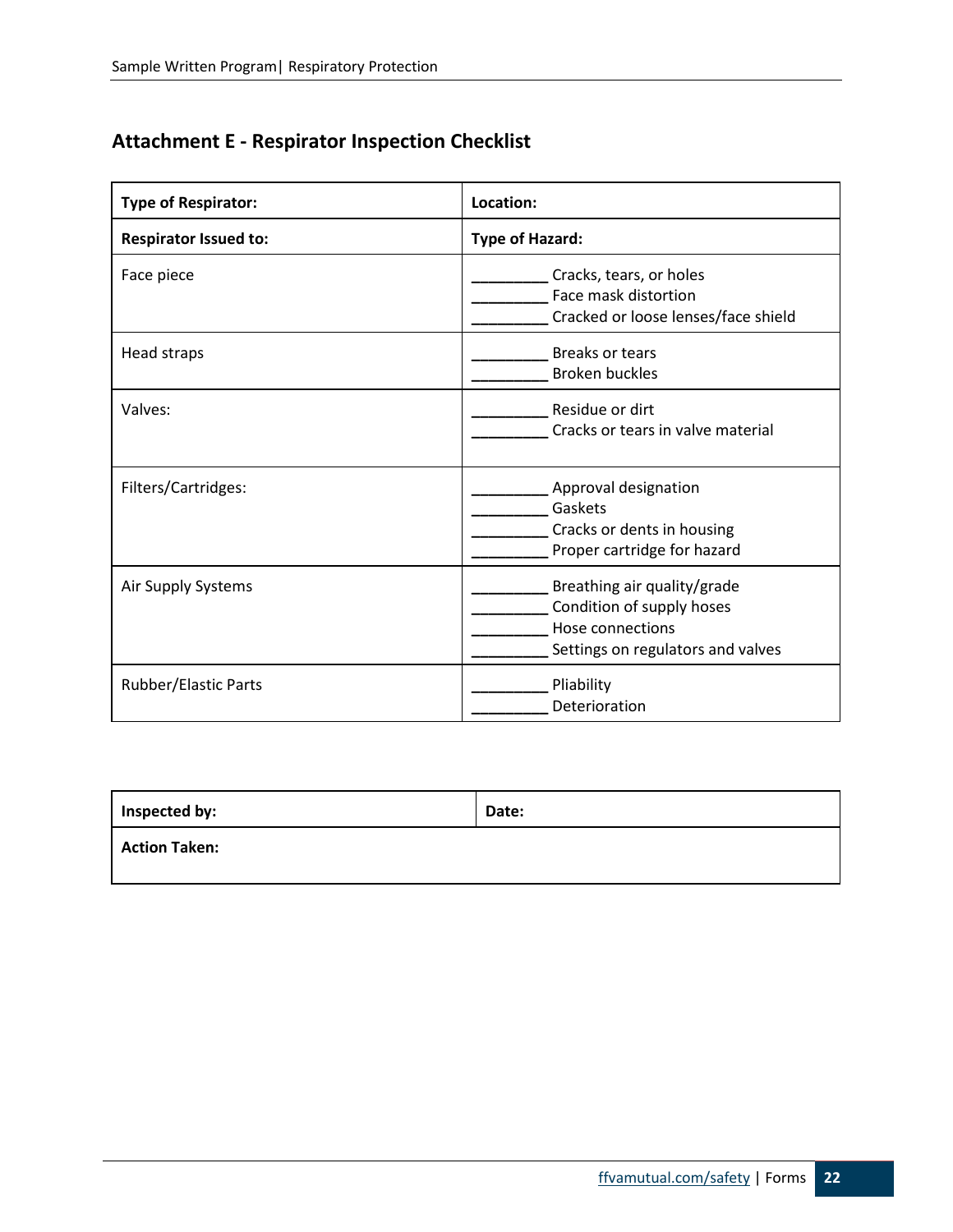# <span id="page-22-0"></span>**Attachment F - Emergency Potential Log**

The following work areas at *Company Name* have been identified as having foreseeable emergencies:

| Area | <b>Type of Emergency</b> | <b>Location of Emergency</b><br><b>Respirator(s)</b> |
|------|--------------------------|------------------------------------------------------|
|      |                          |                                                      |
|      |                          |                                                      |
|      |                          |                                                      |
|      |                          |                                                      |
|      |                          |                                                      |
|      |                          |                                                      |
|      |                          |                                                      |
|      |                          |                                                      |

\_\_\_\_\_\_\_\_\_\_\_\_\_\_\_\_\_\_\_\_\_\_\_\_\_\_\_\_\_\_\_\_\_\_ \_\_\_\_\_\_\_\_\_\_\_\_\_\_\_\_\_\_\_\_

Program Administrator **Date**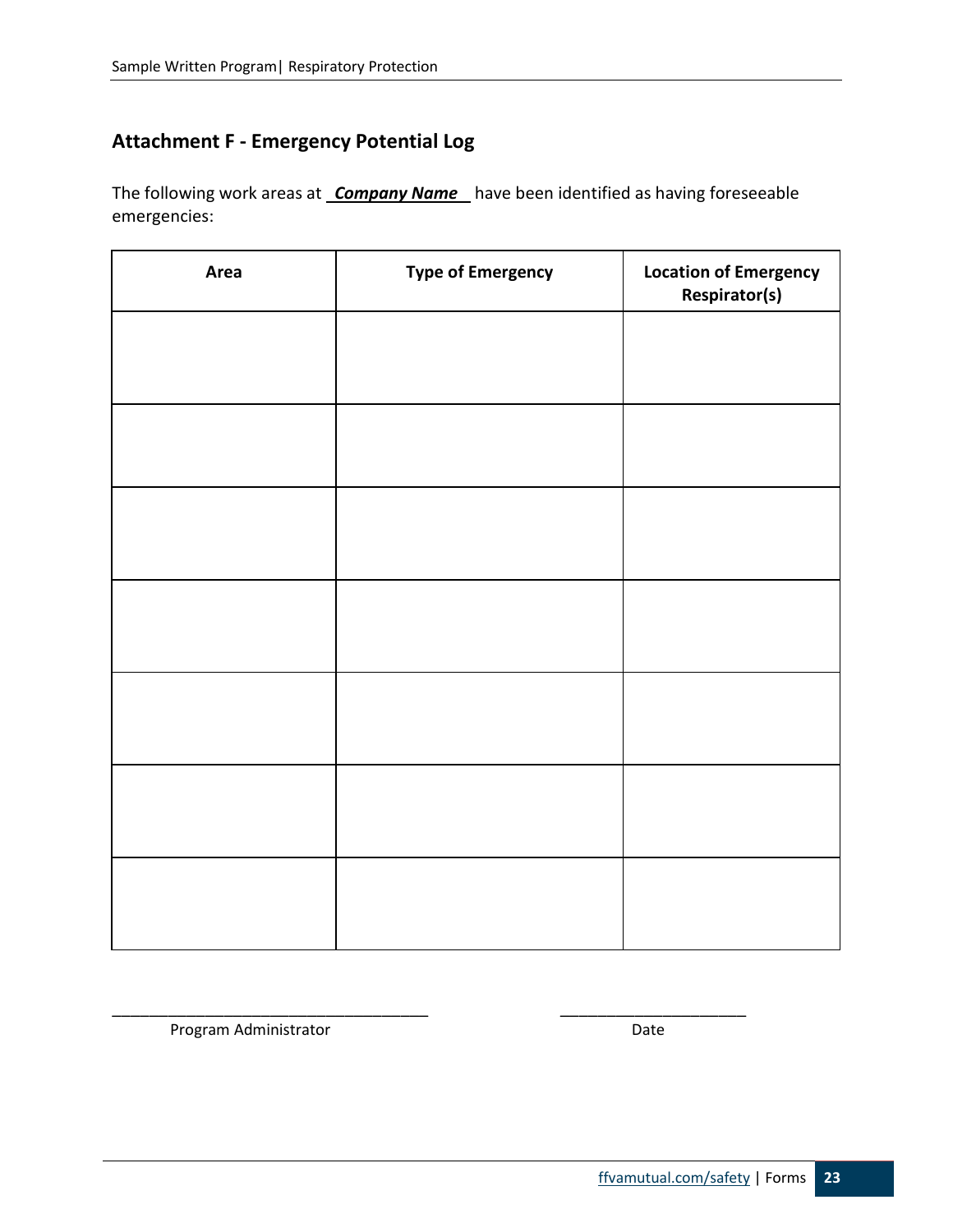## <span id="page-23-0"></span>**Attachment G - Immediately Dangerous to Life and Health (IDLH) Assessment Log**

The Program Administrator has identified the following area as presenting the potential for IDLH conditions:

| <b>Process</b> | <b>IDLH Condition</b> | Procedure |
|----------------|-----------------------|-----------|
|                |                       |           |
|                |                       |           |
|                |                       |           |
|                |                       |           |
|                |                       |           |
|                |                       |           |
|                |                       |           |
|                |                       |           |
|                |                       |           |
|                |                       |           |
|                |                       |           |
|                |                       |           |
|                |                       |           |
|                |                       |           |
|                |                       |           |
|                |                       |           |
|                |                       |           |
|                |                       |           |

\_\_\_\_\_\_\_\_\_\_\_\_\_\_\_\_\_\_\_\_\_\_\_\_\_\_\_\_\_\_\_\_\_\_\_ \_\_\_\_\_\_\_\_\_\_\_\_\_\_\_\_\_\_\_\_\_\_\_\_\_\_\_\_

Program Administrator **Date**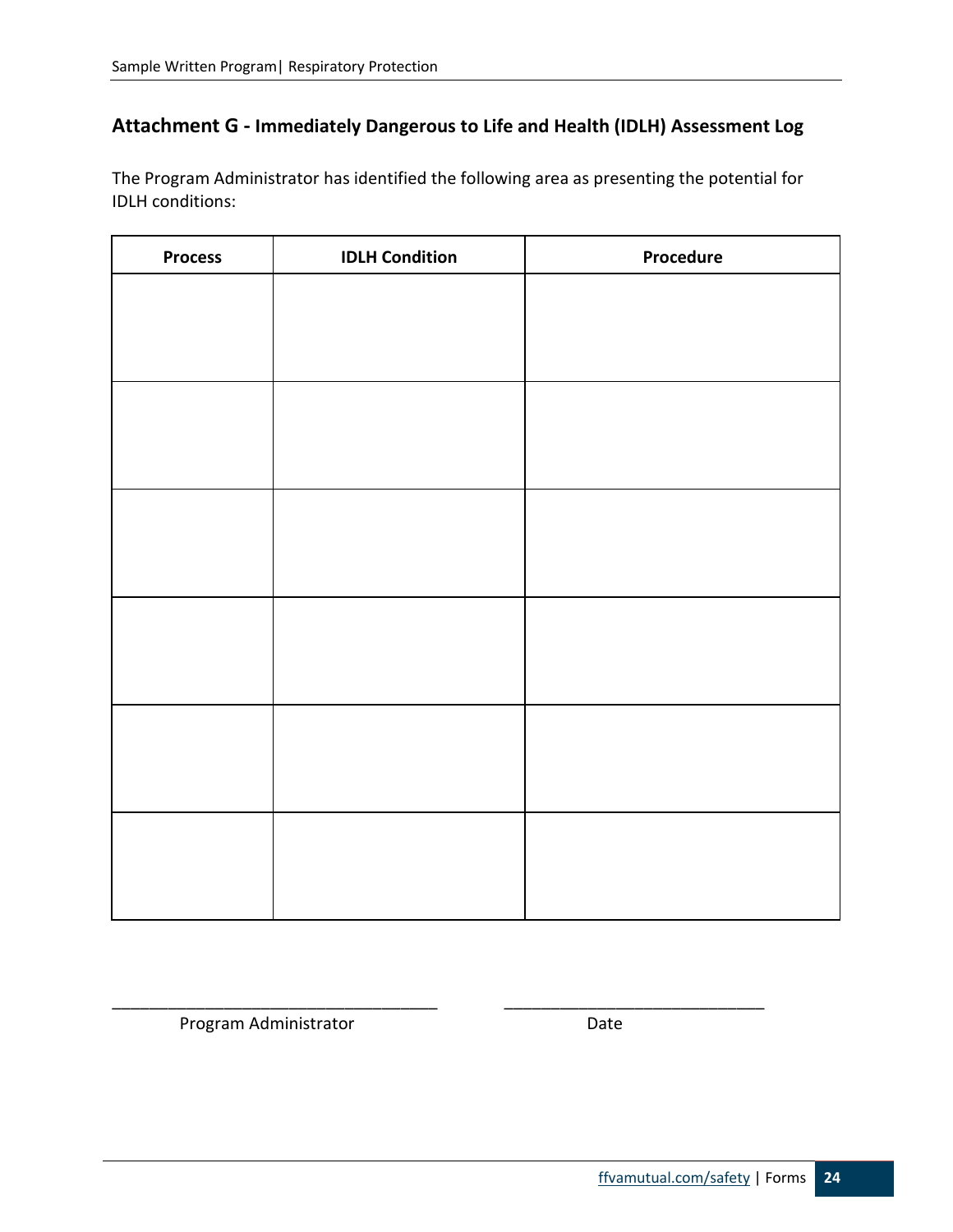# <span id="page-24-0"></span>**Appendix C to Sec. 1910.134, Respirator Medical Evaluation Questionnaire (Mandatory)**

*To the employer:* Answers to questions in Section 1, and to question 9 in Section 2 of Part A, do not require a medical examination.

*To the employee:* Can you read (circle one): Yes/No

Your employer must allow you to answer this questionnaire during normal working hours, or at a time and place that is convenient to you. To maintain your confidentiality, your employer or supervisor must not look at or review your answers, and your employer must tell you how to deliver or send this questionnaire to the health care professional who will review it.

#### <span id="page-24-1"></span>Part A, Section 1**. (Mandatory) The following information must be provided by every employee who has been selected to use any type of respirator (please print).**

| 4. Sex (circle one): Male/Female                                                                                                                                                                                                                                                                                                                                                  |
|-----------------------------------------------------------------------------------------------------------------------------------------------------------------------------------------------------------------------------------------------------------------------------------------------------------------------------------------------------------------------------------|
| 5. Your height: _____________ ft. ______________ in.                                                                                                                                                                                                                                                                                                                              |
| 6. Your weight: _____________ lbs.                                                                                                                                                                                                                                                                                                                                                |
|                                                                                                                                                                                                                                                                                                                                                                                   |
| 8. A phone number where you can be reached by the health care professional who reviews this                                                                                                                                                                                                                                                                                       |
| 9. The best time to phone you at this number: _______________                                                                                                                                                                                                                                                                                                                     |
| 10. Has your employer told you how to contact the health care professional who will review this<br>questionnaire (circle one): Yes/No                                                                                                                                                                                                                                             |
| 11. Check the type of respirator you will use (you can check more than one category):<br>a. N, R, or P disposable respirator (filter-mask, non-cartridge type only).<br>b. _________ Other type (for example, half- or full-face piece type, powered-air purifying, supplied-<br>air, self-contained breathing apparatus).<br>12. Have you worn a respirator (circle one): Yes/No |
|                                                                                                                                                                                                                                                                                                                                                                                   |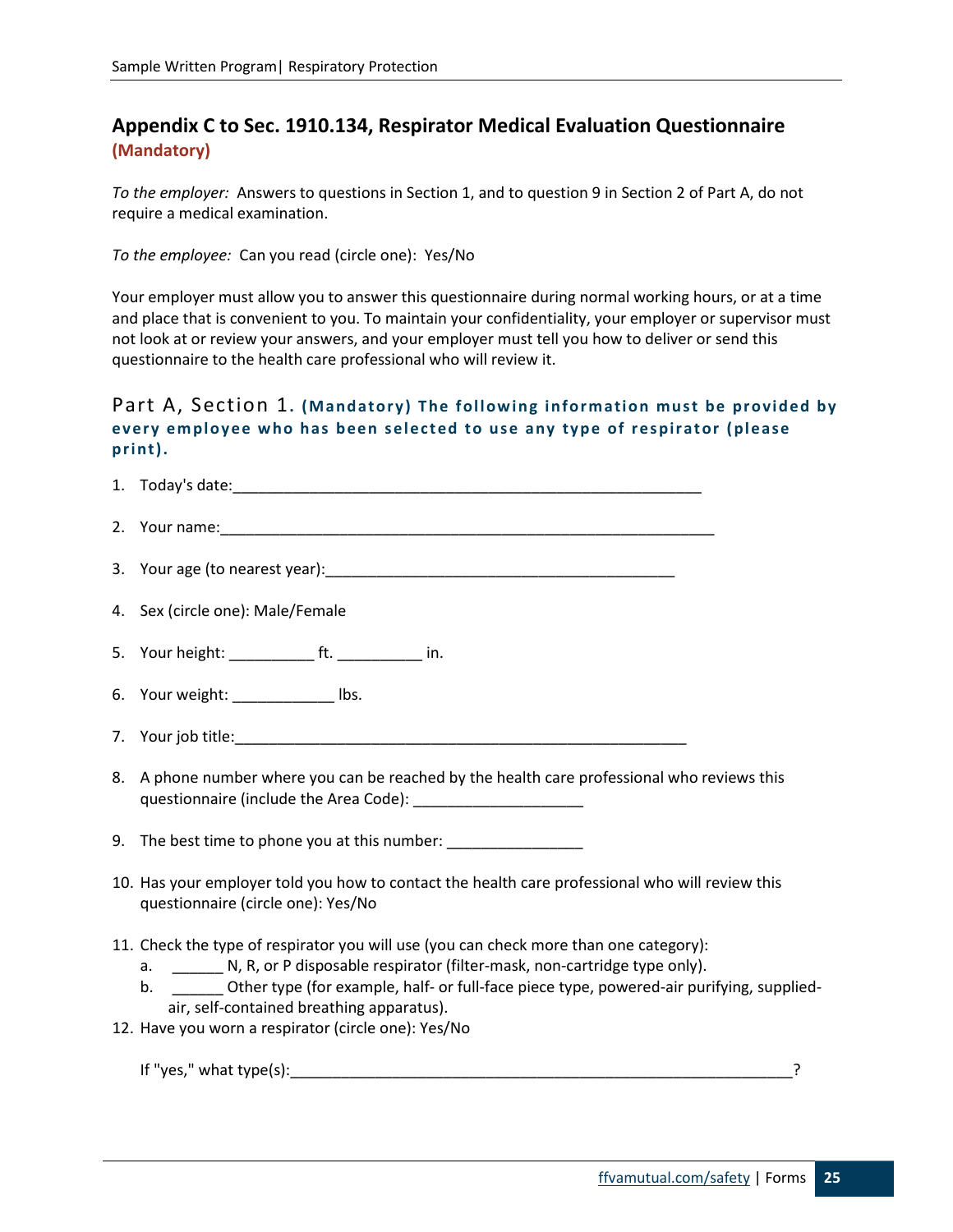#### <span id="page-25-0"></span>Part A, Section 2**.** (Mandatory) **Questions 1 through 9 below must be answered by every employee who has been selected to use any type of respirator (please circle "yes" or "no").**

- 1. Do you currently smoke tobacco, or have you smoked tobacco in the last month: Yes/No
- 2. Have you ever had any of the following conditions?
	- c. Seizures: Yes/No
	- d. Diabetes (sugar disease): Yes/No
	- e. Allergic reactions that interfere with your breathing: Yes/No
	- f. Claustrophobia (fear of closed-in places): Yes/No
	- g. Trouble smelling odors: Yes/No
- 3. Have you ever had any of the following pulmonary or lung problems?
	- h. Asbestosis: Yes/No
	- i. Asthma: Yes/No
	- j. Chronic bronchitis: Yes/No
	- k. Emphysema: Yes/No
	- l. Pneumonia: Yes/No
	- m. Tuberculosis: Yes/No
	- n. Silicosis: Yes/No
	- o. Pneumothorax (collapsed lung): Yes/No
	- p. Lung cancer: Yes/No
	- q. Broken ribs: Yes/No
	- r. Any chest injuries or surgeries: Yes/No
	- s. Any other lung problem that you've been told about: Yes/No
- 4. Do you currently have any of the following symptoms of pulmonary or lung illness?
	- a. Shortness of breath: Yes/No
	- b. Shortness of breath when walking fast on level ground or walking up a slight hill or incline: Yes/No
	- c. Shortness of breath when walking with other people at an ordinary pace on level ground: Yes/No
	- d. Have to stop for breath when walking at your own pace on level ground: Yes/No
	- e. Shortness of breath when washing or dressing yourself: Yes/No
	- f. Shortness of breath that interferes with your job: Yes/No
	- g. Coughing that produces phlegm (thick sputum): Yes/No
	- h. Coughing that wakes you early in the morning: Yes/No
	- i. Coughing that occurs mostly when you are lying down: Yes/No
	- j. Coughing up blood in the last month: Yes/No
	- k. Wheezing: Yes/No
	- l. Wheezing that interferes with your job: Yes/No
	- m. Chest pain when you breathe deeply: Yes/No
	- n. Any other symptoms that you think may be related to lung problems: Yes/No
- 5. Have you ever had any of the following cardiovascular or heart problems?
	- a. Heart attack: Yes/No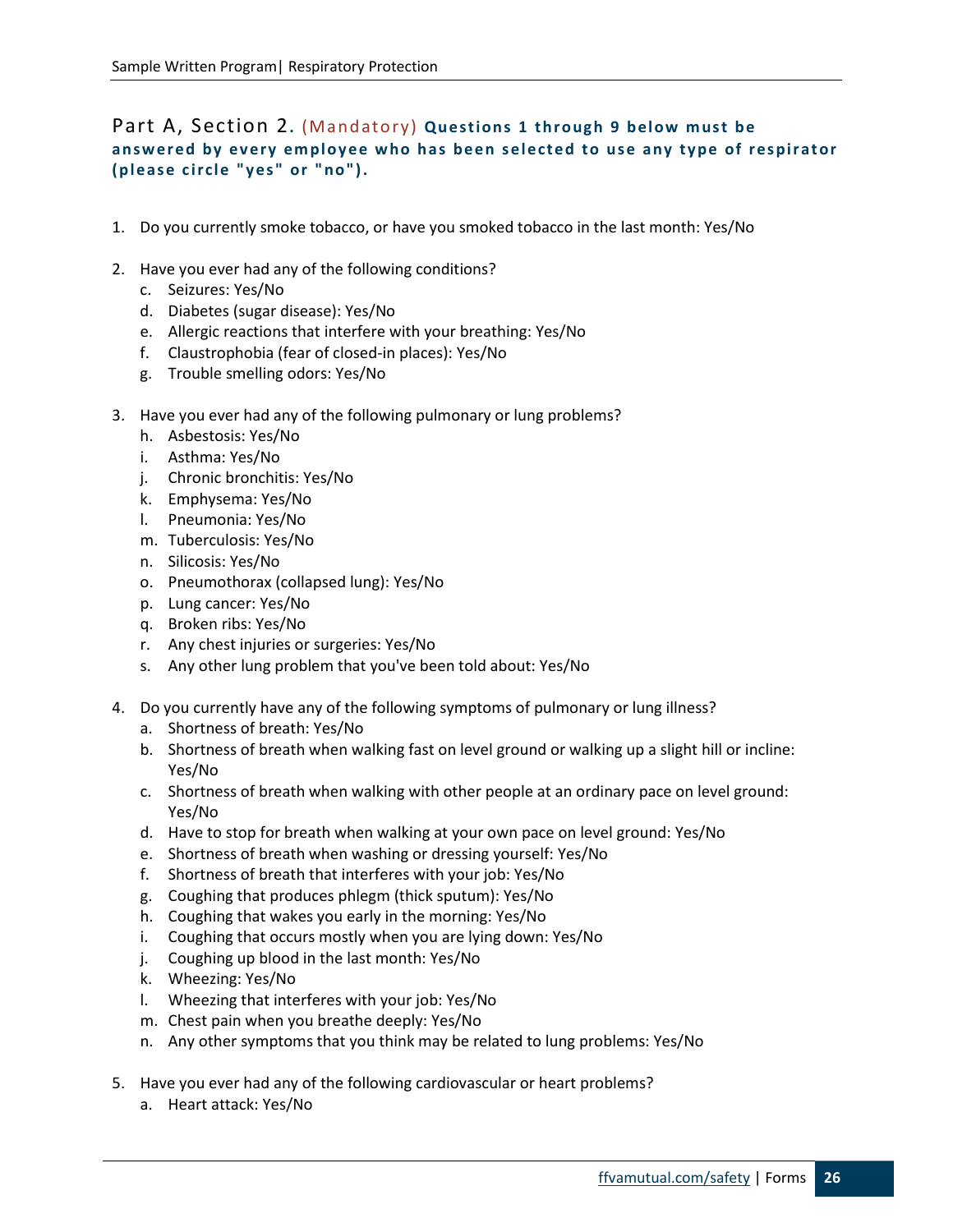- b. Stroke: Yes/No
- c. Angina: Yes/No
- d. Heart failure: Yes/No
- e. Swelling in your legs or feet (not caused by walking): Yes/No
- f. Heart arrhythmia (heart beating irregularly): Yes/No
- g. High blood pressure: Yes/No
- h. Any other heart problem that you've been told about: Yes/No
- 6. Have you ever had any of the following cardiovascular or heart symptoms?
	- a. Frequent pain or tightness in your chest: Yes/No
	- b. Pain or tightness in your chest during physical activity: Yes/No
	- c. Pain or tightness in your chest that interferes with your job: Yes/No
	- d. In the past two years, have you noticed your heart skipping or missing a beat: Yes/No
	- e. Heartburn or indigestion that is not related to eating: Yes/No
	- f. Any other symptoms that you think may be related to heart or circulation problems: Yes/No
- 7. 7. Do you currently take medication for any of the following problems?
	- a. Breathing or lung problems: Yes/No
	- b. Heart trouble: Yes/No
	- c. Blood pressure: Yes/No
	- d. Seizures (fits): Yes/No
- *8.* If you've used a respirator, have you ever had any of the following problems? *(If you've never used a respirator, check the following space and go to question 9)* 
	- a. Eye irritation: Yes/No
	- b. Skin allergies or rashes: Yes/No
	- c. Anxiety: Yes/No
	- d. General weakness or fatigue: Yes/No
	- e. Any other problem that interferes with your use of a respirator: Yes/No
- 9. Would you like to talk to the health care professional who will review this questionnaire about your answers to this questionnaire: Yes/No

*Questions 10 to 15 below must be answered by every employee who has been selected to use either a full-face piece respirator or a self-contained breathing apparatus (SCBA). For employees who have been selected to use other types of respirators, answering these questions is voluntary.* 

- 10. Have you ever lost vision in either eye (temporarily or permanently): Yes/No
- 11. Do you *currently* have any of the following vision problems?
	- a. Wear contact lenses: Yes/No
	- b. Wear glasses: Yes/No
	- c. Color blind: Yes/No
	- d. Any other eye or vision problem: Yes/No
- 12. Have you *ever had* an injury to your ears, including a broken ear drum: Yes/No
- 13. Do you *currently* have any of the following hearing problems?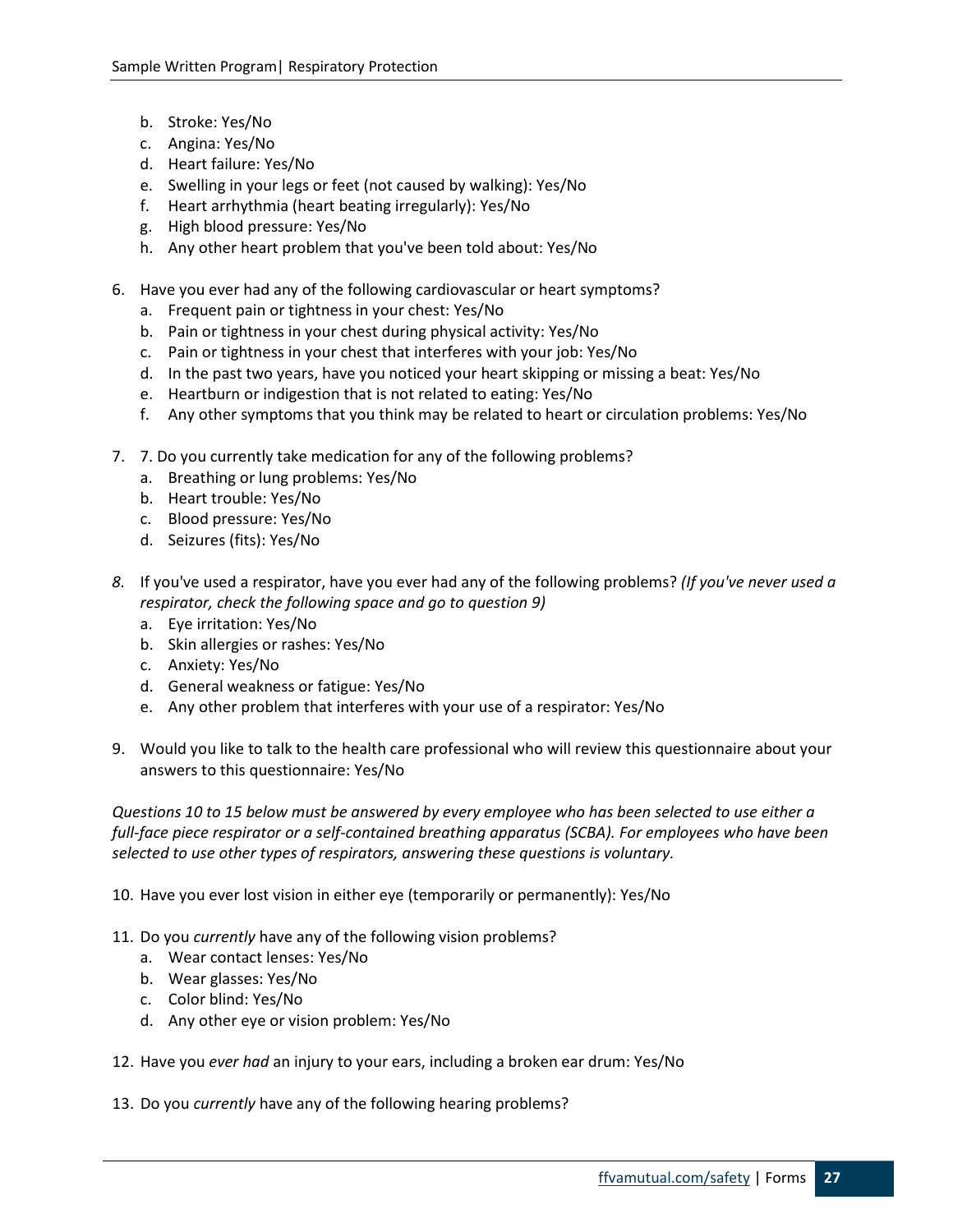- a. Difficulty hearing: Yes/No
- b. Wear a hearing aid: Yes/No
- c. Any other hearing or ear problem: Yes/No
- 14. Have you ever had a back injury: Yes/No
- 15. Do you currently have any of the following musculoskeletal problems?
	- a. Weakness in any of your arms, hands, legs, or feet: Yes/No
	- b. Back pain: Yes/No
	- c. Difficulty fully moving your arms and legs: Yes/No
	- d. Pain or stiffness when you lean forward or backward at the waist: Yes/No
	- e. Difficulty fully moving your head up or down: Yes/No
	- f. Difficulty fully moving your head side to side: Yes/No
	- g. Difficulty bending at your knees: Yes/No
	- h. Difficulty squatting to the ground: Yes/No
	- i. Climbing a flight of stairs or a ladder carrying more than 25 lbs.: Yes/No
	- j. Any other muscle or skeletal problem that interferes with using a respirator: Yes/No

#### <span id="page-27-0"></span>Part B. **Any of the following questions, and other questions not listed, may be added to the questionnaire at the discretion of the health care professional who will review the questionnaire.**

1. In your present job, are you working at high altitudes (over 5,000 feet) or in a place that has lower than normal amounts of oxygen: Yes/No

If "yes," do you have feelings of dizziness, shortness of breath, pounding in your chest, or other symptoms when you're working under these conditions: Yes/No

2. At work or at home, have you ever been exposed to hazardous solvents, hazardous airborne chemicals (e.g., gases, fumes, or dust), or have you come into skin contact with hazardous chemicals: Yes/No

If "yes," name the chemicals if you know them:

3. Have you ever worked with any of the materials, or under any of the conditions, listed below:

\_\_\_\_\_\_\_\_\_\_\_\_\_\_\_\_\_\_\_\_\_\_\_\_\_\_\_\_\_\_\_\_\_\_\_\_\_\_\_\_\_\_\_\_\_\_\_\_\_\_\_\_\_\_\_\_\_\_\_\_\_\_\_\_\_\_\_\_\_\_\_ \_\_\_\_\_\_\_\_\_\_\_\_\_\_\_\_\_\_\_\_\_\_\_\_\_\_\_\_\_\_\_\_\_\_\_\_\_\_\_\_\_\_\_\_\_\_\_\_\_\_\_\_\_\_\_\_\_\_\_\_\_\_\_\_\_\_\_\_\_\_\_

a. Asbestos: Yes/No

\_

- b. Silica (e.g., in sandblasting): Yes/No
- c. Tungsten/cobalt (e.g., grinding or welding this material): Yes/No
- d. Beryllium: Yes/No
- e. Aluminum: Yes/No
- f. Coal (for example, mining): Yes/No
- g. Iron: Yes/No
- h. Tin: Yes/No
- i. Dusty environments: Yes/No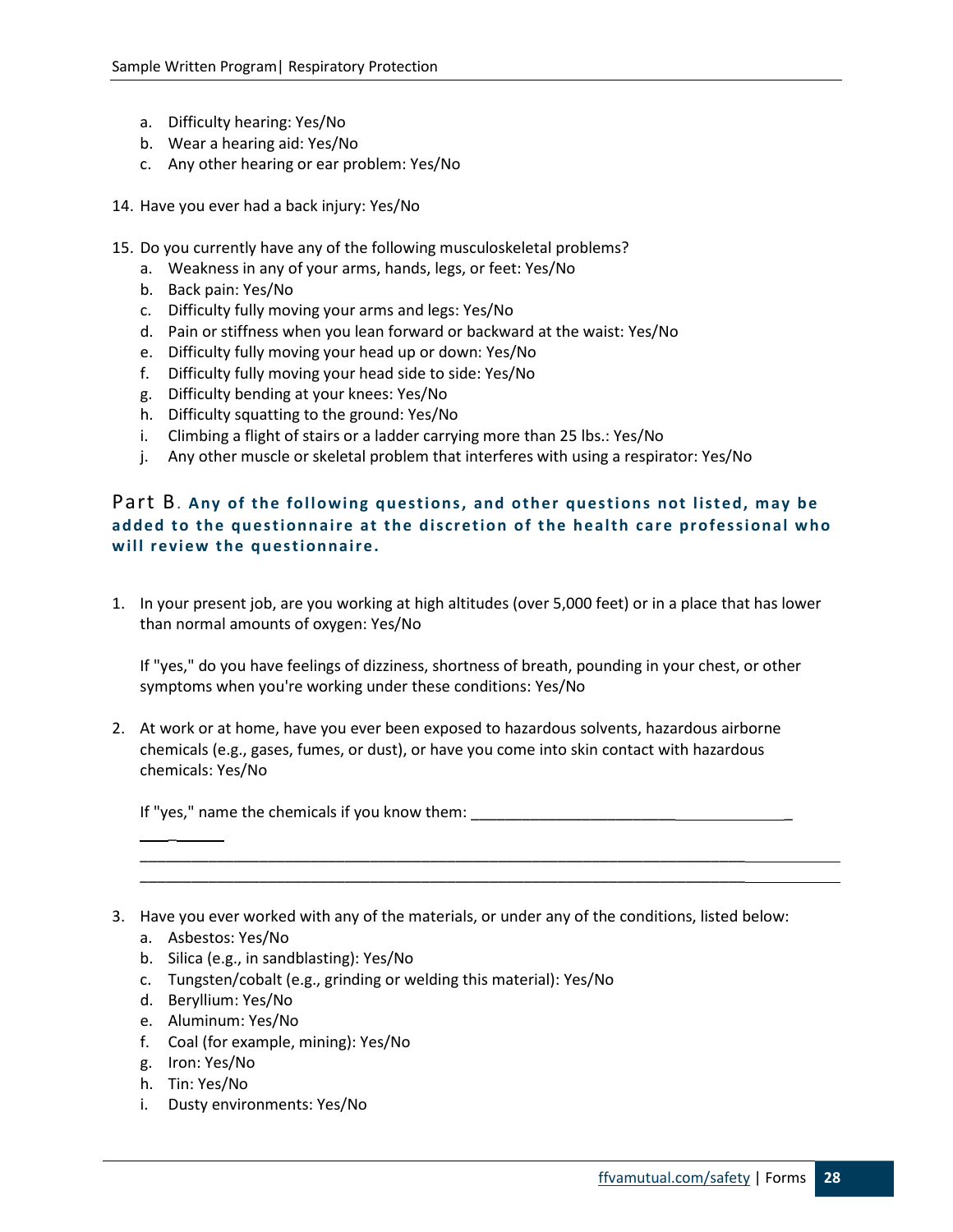j. Any other hazardous exposures: Yes/No

If "yes," describe these exposures: \_\_\_\_\_\_\_\_\_\_\_\_\_\_\_\_\_\_\_\_\_\_\_\_\_\_\_\_\_\_\_\_\_\_\_\_

4. List any second jobs or side businesses you have: \_\_\_\_\_\_\_\_\_\_\_\_\_\_\_\_\_\_\_\_\_\_\_\_\_\_\_

5. List your previous occupations:

6. List your current and previous hobbies: example the set of the set of the set of the set of the set of the set of the set of the set of the set of the set of the set of the set of the set of the set of the set of the se

\_\_\_\_\_\_\_\_\_\_\_\_\_\_\_\_\_\_\_\_\_\_\_\_\_\_\_\_\_\_\_\_\_\_\_\_\_\_\_\_\_\_\_\_\_\_\_\_\_\_\_\_\_\_\_\_\_\_\_\_\_\_\_\_\_\_\_\_\_\_\_

\_\_\_\_\_\_\_\_\_\_\_\_\_\_\_\_\_\_\_\_\_\_\_\_\_\_\_\_\_\_\_\_\_\_\_\_\_\_\_\_\_\_\_\_\_\_\_\_\_\_\_\_\_\_\_\_\_\_\_\_\_\_\_\_\_\_\_\_\_\_\_

\_\_\_\_\_\_\_\_\_\_\_\_\_\_\_\_\_\_\_\_\_\_\_\_\_\_\_\_\_\_\_\_\_\_\_\_\_\_\_\_\_\_\_\_\_\_\_\_\_\_\_\_\_\_\_\_\_\_\_\_\_\_\_\_\_\_\_\_\_\_\_

7. Have you been in the military services? Yes/No

If "yes," were you exposed to biological or chemical agents (either in training or combat): Yes/No

- 8. Have you ever worked on a HAZMAT team? Yes/No
- 9. Other than medications for breathing and lung problems, heart trouble, blood pressure, and seizures mentioned earlier in this questionnaire, are you taking any other medications for any reason (including over-the-counter medications): Yes/No

If "yes," name the medications if you know them: \_\_\_\_\_\_\_\_\_\_\_\_\_\_\_\_\_\_\_\_\_\_\_\_\_\_\_\_\_\_\_

- 10. Will you be using any of the following items with your respirator(s)?
	- a. HEPA Filters: Yes/No
	- b. Canisters (for example, gas masks): Yes/No
	- c. Cartridges: Yes/No
- 11. 11. How often are you expected to use the respirator(s) (circle "yes" or "no" for all answers that apply to you)?
	- a. Escape only (no rescue): Yes/No
	- b. Emergency rescue only: Yes/No
	- c. Less than 5 hours per week: Yes/No
	- d. Less than 2 hours per day: Yes/No
	- e. 2 to 4 hours per day: Yes/No
	- f. Over 4 hours per day: Yes/No
- 12. During the period you are using the respirator(s), is your work effort:
	- a. Light (less than 200 kcal per hour): Yes/No

If "yes," how long does this period last during the average shift: \_\_\_\_\_\_\_\_\_\_hrs. \_\_\_\_\_\_\_\_\_\_\_\_\_\_\_\_\_\_\_\_\_\_\_\_\_\_\_

*Examples of a light work effort are sitting while writing, typing, drafting, or performing light assembly work; or standing while operating a drill press (1-3 lbs.) or controlling machines.* 

b. Moderate (200 to 350 kcal per hour): Yes/No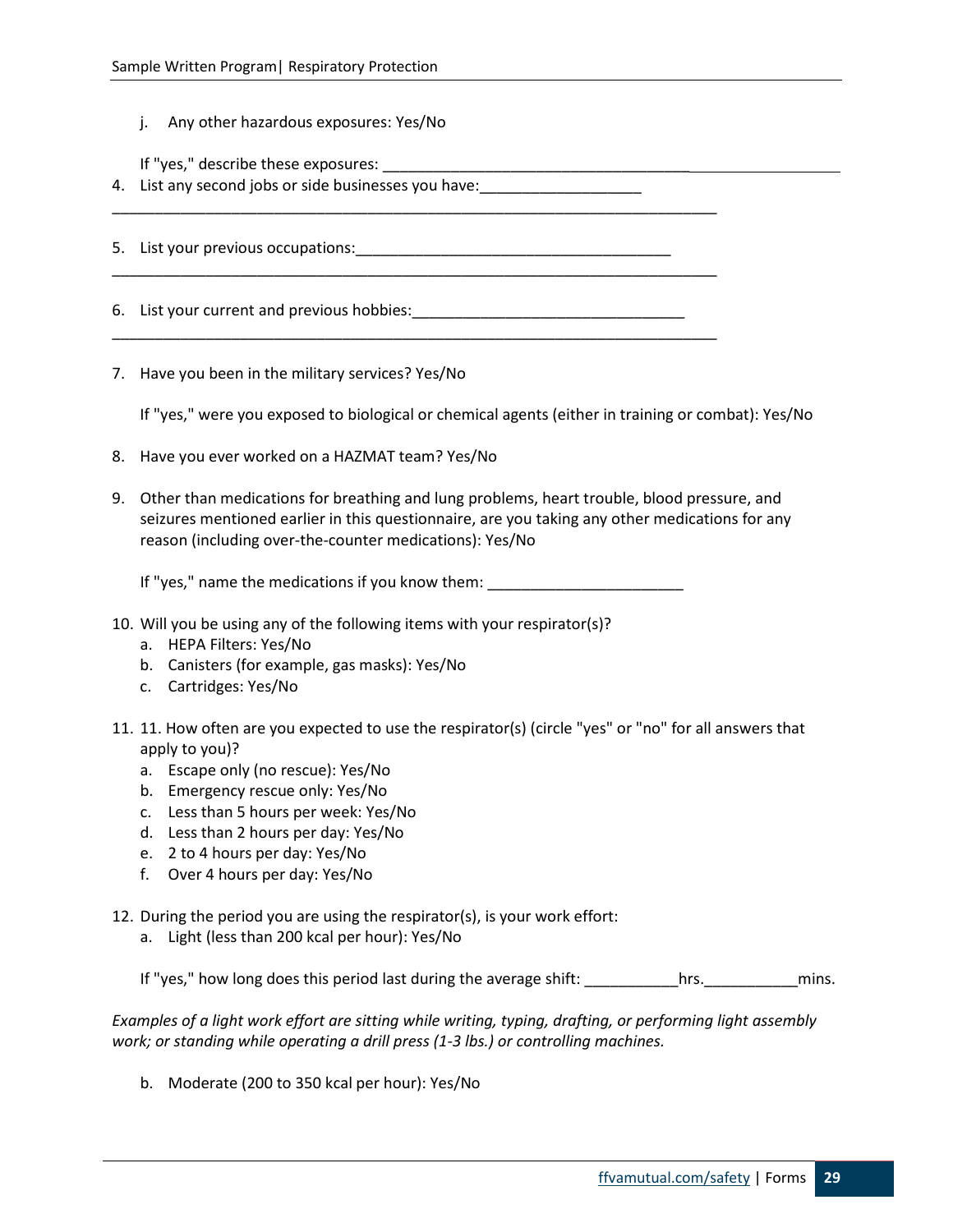If "yes," how long does this period last during the average shift: example hrs. This mins.

*Examples of moderate work effort are sitting while nailing or filing; driving a truck or bus in urban traffic; standing while drilling, nailing, performing assembly work, or transferring a moderate load (about 35 lbs.) at trunk level; walking on a level surface about 2 mph or down a 5-degree grade about 3 mph; or pushing a wheelbarrow with a heavy load (about 100 lbs.) on a level surface. c. Heavy (above 350 kcal per hour): Yes/No* 

If "yes," how long does this period last during the average shift: \_\_\_\_\_\_\_\_\_\_hrs. \_\_\_\_\_\_\_\_\_\_\_\_\_\_\_\_\_\_\_\_\_\_\_\_\_\_\_\_

*Examples of heavy work are lifting a heavy load (about 50 lbs.) from the floor to your waist or shoulder; working on a loading dock; shoveling; standing while bricklaying or chipping castings; walking up an 8 degree grade about 2 mph; climbing stairs with a heavy load (about 50 lbs.).* 

13. Will you be wearing protective clothing and/or equipment (other than the respirator) when you're using your respirator: Yes/No

If "yes," describe this protective clothing and/or equipment: \_\_\_\_\_\_\_\_\_\_

14. Will you be working under hot conditions (temperature exceeding 77 deg. F): Yes/No

\_\_\_\_\_\_\_\_\_\_\_\_\_\_\_\_\_\_\_\_\_\_\_\_\_\_\_\_\_\_\_\_\_\_\_\_\_\_\_\_\_\_\_\_\_\_\_\_\_\_\_\_\_\_\_\_\_\_\_\_\_\_\_\_\_\_\_\_\_\_\_

15. Will you be working under humid conditions: Yes/No

- 16. Describe the work you'll be doing while you're using your respirator(s):
- 17. Describe any special or hazardous conditions you might encounter when you're using your respirator(s) (for example, confined spaces, life-threatening gases):

\_\_\_\_\_\_\_\_\_\_\_\_\_\_\_\_\_\_\_\_\_\_\_\_\_\_\_\_\_\_\_\_\_\_\_\_\_\_\_\_\_\_\_\_\_\_\_\_\_\_\_\_\_\_\_\_\_\_\_\_\_\_\_\_\_\_\_\_\_\_\_

\_\_\_\_\_\_\_\_\_\_\_\_\_\_\_\_\_\_\_\_\_\_\_\_\_\_\_\_\_\_\_\_\_\_\_\_\_\_\_\_\_\_\_\_\_\_\_\_\_\_\_\_\_\_\_\_\_\_\_\_\_\_\_\_\_\_\_\_\_\_\_

\_\_\_\_\_\_\_\_\_\_\_\_\_\_\_\_\_\_\_\_\_\_\_\_\_\_\_\_\_\_\_\_\_\_\_\_\_\_\_\_\_\_\_\_\_\_\_\_\_\_\_\_\_\_\_\_\_\_\_\_\_\_\_\_\_\_\_\_\_\_\_

\_\_\_\_\_\_\_\_\_\_\_\_\_\_\_\_\_\_\_\_\_\_\_\_\_\_\_\_\_\_\_\_\_\_\_\_\_\_\_\_\_\_\_\_\_\_\_\_\_\_\_\_\_\_\_\_\_\_\_\_\_\_\_\_\_\_\_\_\_\_\_

18. Provide the following information, if you know it, for each toxic substance that you'll be exposed to when you're using your respirator(s):

| Name of the first toxic substance:          |  |
|---------------------------------------------|--|
| Estimated maximum exposure level per shift: |  |
| Duration of exposure per shift:             |  |
| Name of the second toxic substance:         |  |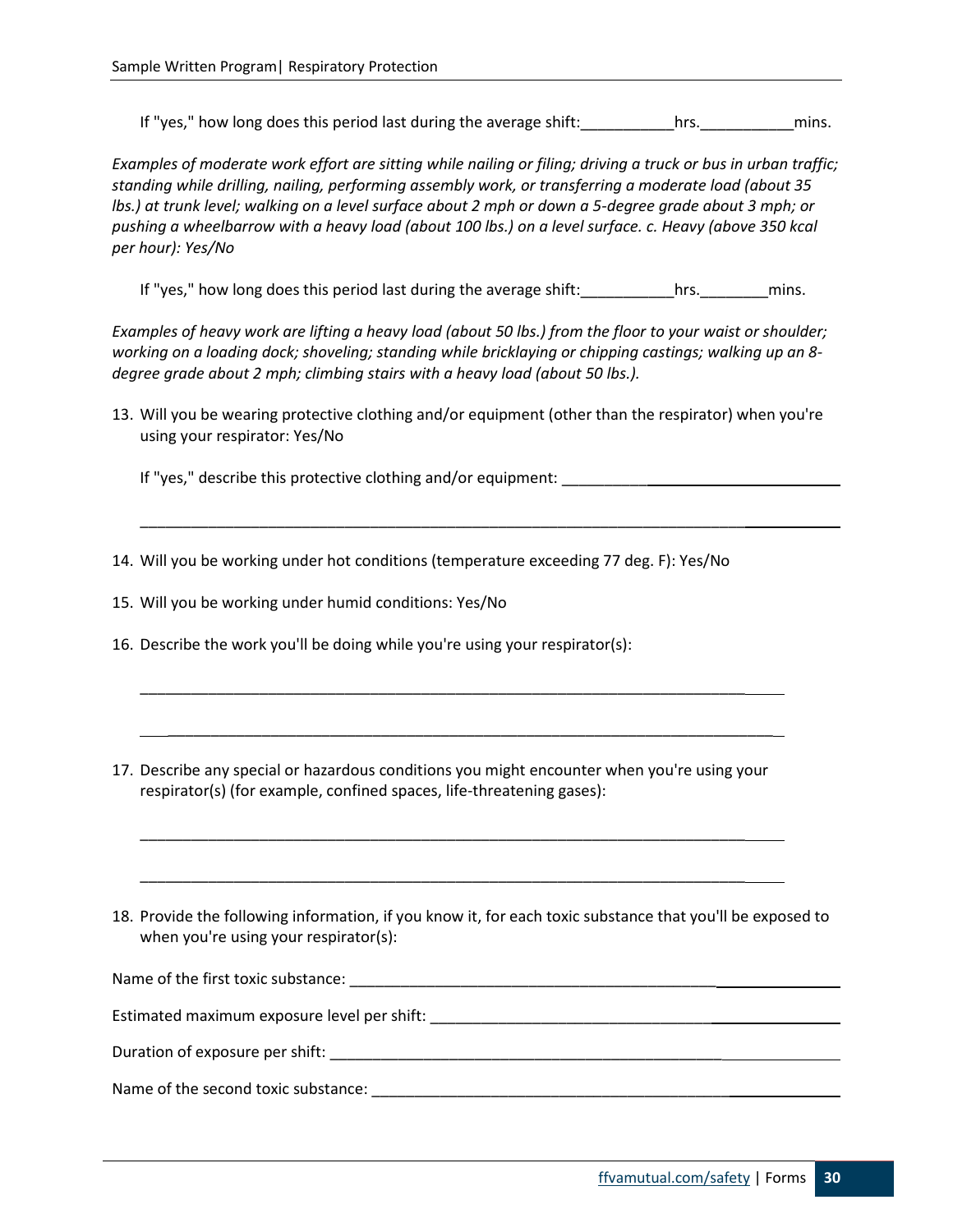| Name of the third toxic substance: Name of the third toxic substance:                                                                                                                                                          |
|--------------------------------------------------------------------------------------------------------------------------------------------------------------------------------------------------------------------------------|
| Estimated maximum exposure level per shift: National Contract Contract Contract Contract Contract Contract Contract Contract Contract Contract Contract Contract Contract Contract Contract Contract Contract Contract Contrac |
| Duration of exposure per shift: Next and the state of the state of the state of the state of the state of the state of the state of the state of the state of the state of the state of the state of the state of the state of |
| The name of any other toxic substances that you'll be exposed to while using your respirator:                                                                                                                                  |
|                                                                                                                                                                                                                                |

19. Describe any special responsibilities you'll have while using your respirator(s) that may affect the safety and well-being of others (for example, rescue, security):

\_\_\_\_\_\_\_\_\_\_\_\_\_\_\_\_\_\_\_\_\_\_\_\_\_\_\_\_\_\_\_\_\_\_\_\_\_\_\_\_\_\_\_\_\_\_\_\_\_\_\_\_\_\_\_\_\_\_\_\_\_\_\_\_\_\_\_\_\_\_\_\_\_\_\_\_\_

\_\_\_\_\_\_\_\_\_\_\_\_\_\_\_\_\_\_\_\_\_\_\_\_\_\_\_\_\_\_\_\_\_\_\_\_\_\_\_\_\_\_\_\_\_\_\_\_\_\_\_\_\_\_\_\_\_\_\_\_\_\_\_\_\_\_\_\_\_\_\_\_\_\_\_\_\_

\_\_\_\_\_\_\_\_\_\_\_\_\_\_\_\_\_\_\_\_\_\_\_\_\_\_\_\_\_\_\_\_\_\_\_\_\_\_\_\_\_\_\_\_\_\_\_\_\_\_\_\_\_\_\_\_\_\_\_\_\_\_\_\_\_\_\_\_\_\_\_\_\_\_\_\_\_